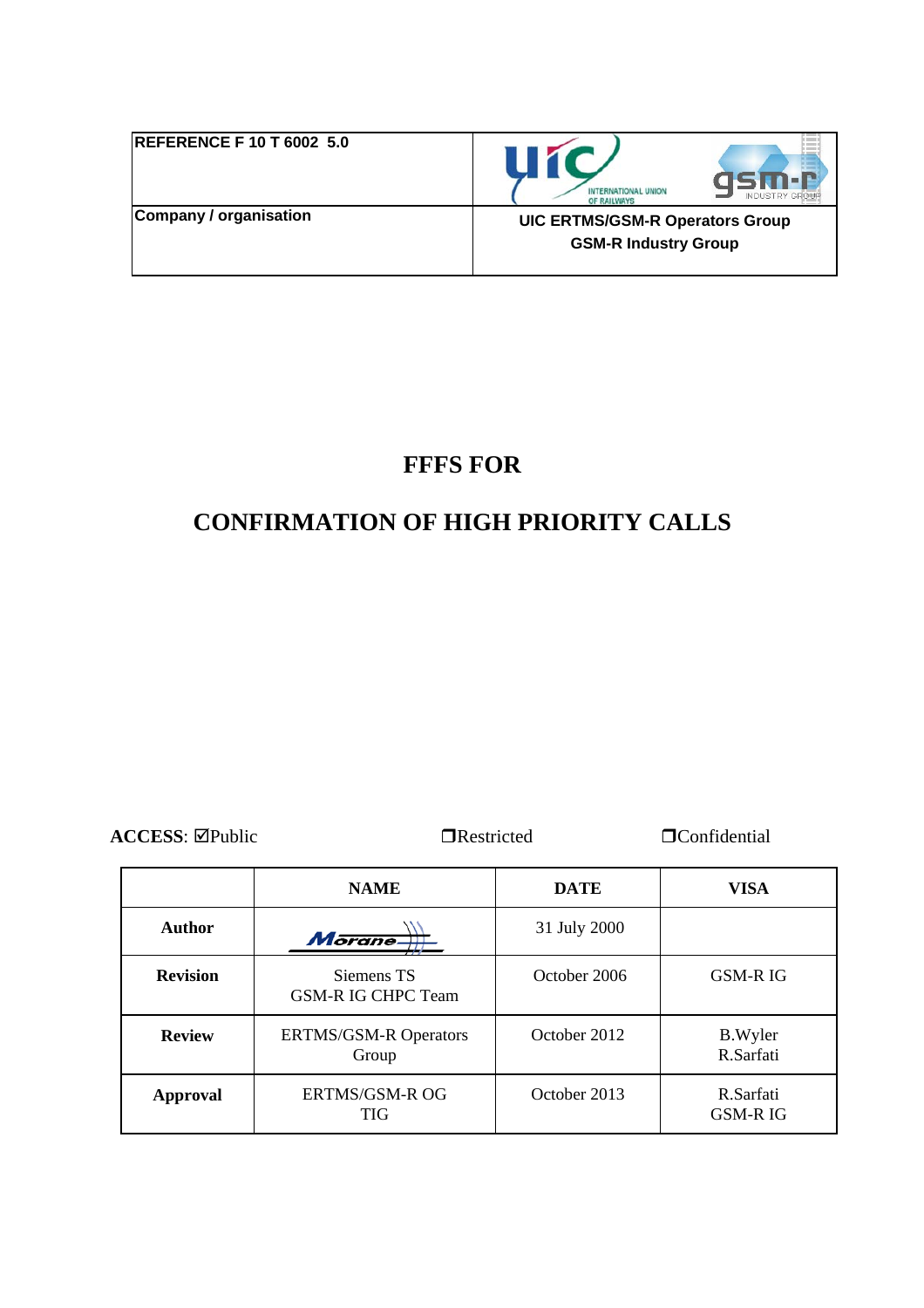## **EVOLUTION SHEET**

| <b>Version</b> | <b>Date</b> | <b>Author</b> | <b>MODIFICATION</b>                                                                          |
|----------------|-------------|---------------|----------------------------------------------------------------------------------------------|
| A              | 08/07/1996  | <b>AMC</b>    | Creation                                                                                     |
| B              | 20/08/1996  | <b>AMC</b>    | Editorial changes and SMS usage added                                                        |
| $\mathsf{C}$   | 09/09/1996  | <b>AMC</b>    | <b>Editorial</b> changes                                                                     |
| 1              | 25/09/1996  | <b>AMC</b>    | First approved version                                                                       |
| 1A             | 14/04/1997  | <b>KAPSCH</b> | Stage 3 incorporated: SMS removed,<br>more detailed SDL charts                               |
| 1B             | 17/06/1997  | <b>KAPSCH</b> | Comments of review incorporated                                                              |
| $\overline{2}$ | 03/08/97    | <b>KAPSCH</b> | Editing a final second issue                                                                 |
| 3              | 31/07/2000  | <b>MORANE</b> | Specification update third issue                                                             |
| 3.01           | 23/03/2006  | Siemens TS    | Incorporation of CR 0-9067-2.0 and<br>other agreed changes under contract<br>I/01/U189-GSM-R |
| 3.02           | 31/03/2006  | Siemens TS    | Update after internal review                                                                 |
| 3.1            | 04/04/2006  | Siemens TS    | Submission to UIC                                                                            |
| 3.11           | 09/10/2006  | Siemens TS    | Update after UIC (OG) comments                                                               |
| 3.2            | 13/10/2006  | Siemens TS    | Submission to UIC                                                                            |
| $\overline{4}$ | 29/01/2007  | OG & IG       | Specification update fourth issue                                                            |
| 5.0.0          | 10/2012     | OG & IG       | Update to include eREC requirements                                                          |
| 5.0.1          | 22/11/12    | OG#49         | Corrections in §4                                                                            |
| 5.0.2          | 07/2013     | OG & IG       | Further correction of the SDL diagram in<br>§7.1.3.1.4 and clerical errors in §4             |
| 5.0            | 09/2013     | OG & IG       | Specification update fifth issue                                                             |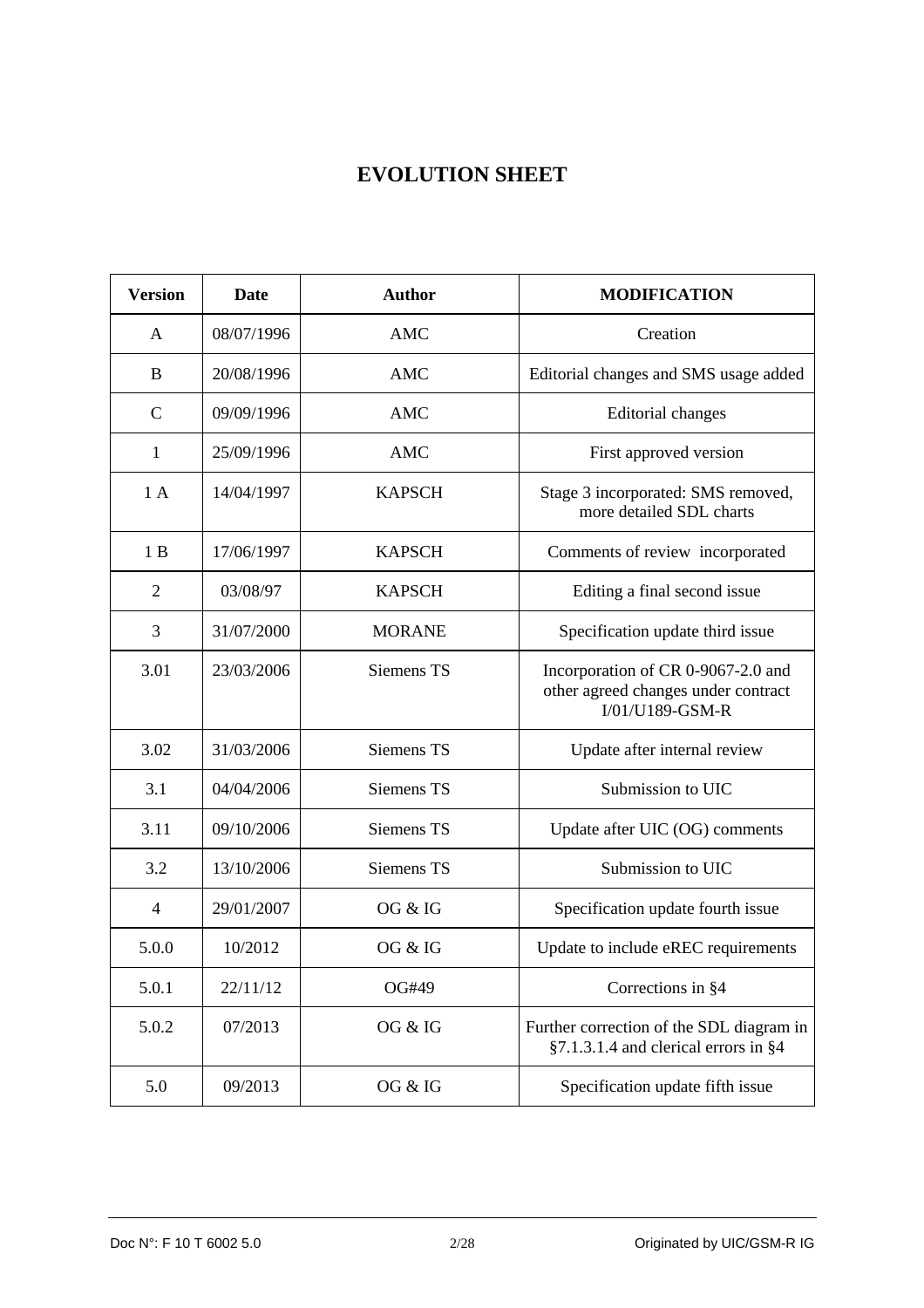## **TABLE OF CONTENTS**

| 1.   | $Scope$ 5                                                                                                                                                                                                                                          |          |
|------|----------------------------------------------------------------------------------------------------------------------------------------------------------------------------------------------------------------------------------------------------|----------|
| 2.   |                                                                                                                                                                                                                                                    |          |
| 3.   |                                                                                                                                                                                                                                                    | 6        |
| 3.1. | Definitions 6                                                                                                                                                                                                                                      |          |
| 3.2. |                                                                                                                                                                                                                                                    |          |
|      |                                                                                                                                                                                                                                                    |          |
| 4.   |                                                                                                                                                                                                                                                    |          |
| 5.   |                                                                                                                                                                                                                                                    |          |
| 6.   |                                                                                                                                                                                                                                                    |          |
| 6.1. |                                                                                                                                                                                                                                                    |          |
| 6.2. |                                                                                                                                                                                                                                                    |          |
| 6.3. |                                                                                                                                                                                                                                                    |          |
| 6.4. |                                                                                                                                                                                                                                                    |          |
| 6.5. |                                                                                                                                                                                                                                                    |          |
| 7.   |                                                                                                                                                                                                                                                    |          |
| 7.1. |                                                                                                                                                                                                                                                    |          |
|      | 7.1.1.                                                                                                                                                                                                                                             |          |
|      | 7.1.2.                                                                                                                                                                                                                                             |          |
|      | 7.1.3.                                                                                                                                                                                                                                             |          |
|      | TASK MS-1: 16<br>7.1.3.1.                                                                                                                                                                                                                          |          |
|      |                                                                                                                                                                                                                                                    |          |
|      | 7.1.3.1.2.                                                                                                                                                                                                                                         |          |
|      | 7.1.3.1.3.                                                                                                                                                                                                                                         |          |
|      | 7.1.3.1.4.                                                                                                                                                                                                                                         |          |
|      | 7.1.3.2. TASK MS-2: 18                                                                                                                                                                                                                             |          |
|      | 7.1.3.2.1.                                                                                                                                                                                                                                         |          |
|      | 7.1.3.2.2.                                                                                                                                                                                                                                         |          |
|      | 7.1.3.2.3.                                                                                                                                                                                                                                         |          |
|      | Event Recording 19<br>7.1.3.2.4.                                                                                                                                                                                                                   |          |
|      | SDL Charts<br>7.1.3.2.5.                                                                                                                                                                                                                           | 21       |
|      | 7.1.3.3.                                                                                                                                                                                                                                           | -24      |
|      | 7.1.3.3.1.<br>Function <u>example and the contract of the contract of the contract of the contract of the contract of the contract of the contract of the contract of the contract of the contract of the contract of the contract of the cont</u> | 24       |
|      | 7.1.3.3.2.                                                                                                                                                                                                                                         |          |
|      | 7.1.3.3.3.<br>Global Storage 24                                                                                                                                                                                                                    |          |
|      | 7.1.3.3.4.                                                                                                                                                                                                                                         | 24       |
| 7.2. |                                                                                                                                                                                                                                                    |          |
|      | 7.2.1.                                                                                                                                                                                                                                             |          |
|      | 7.2.2.<br>$\overline{\phantom{a}}$ 26<br>Procedures                                                                                                                                                                                                |          |
|      | 7.2.3.                                                                                                                                                                                                                                             |          |
|      | 7.2.3.1.                                                                                                                                                                                                                                           | 26       |
|      | 7.2.3.1.1.                                                                                                                                                                                                                                         |          |
|      | 7.2.3.1.2.                                                                                                                                                                                                                                         |          |
|      | 7.2.3.1.3.                                                                                                                                                                                                                                         |          |
|      | 7.2.3.2.                                                                                                                                                                                                                                           | 28       |
|      | 7.2.3.2.1.<br>7.2.3.2.2.                                                                                                                                                                                                                           | 28       |
|      | 7.2.3.2.3.                                                                                                                                                                                                                                         | 28<br>28 |
|      |                                                                                                                                                                                                                                                    |          |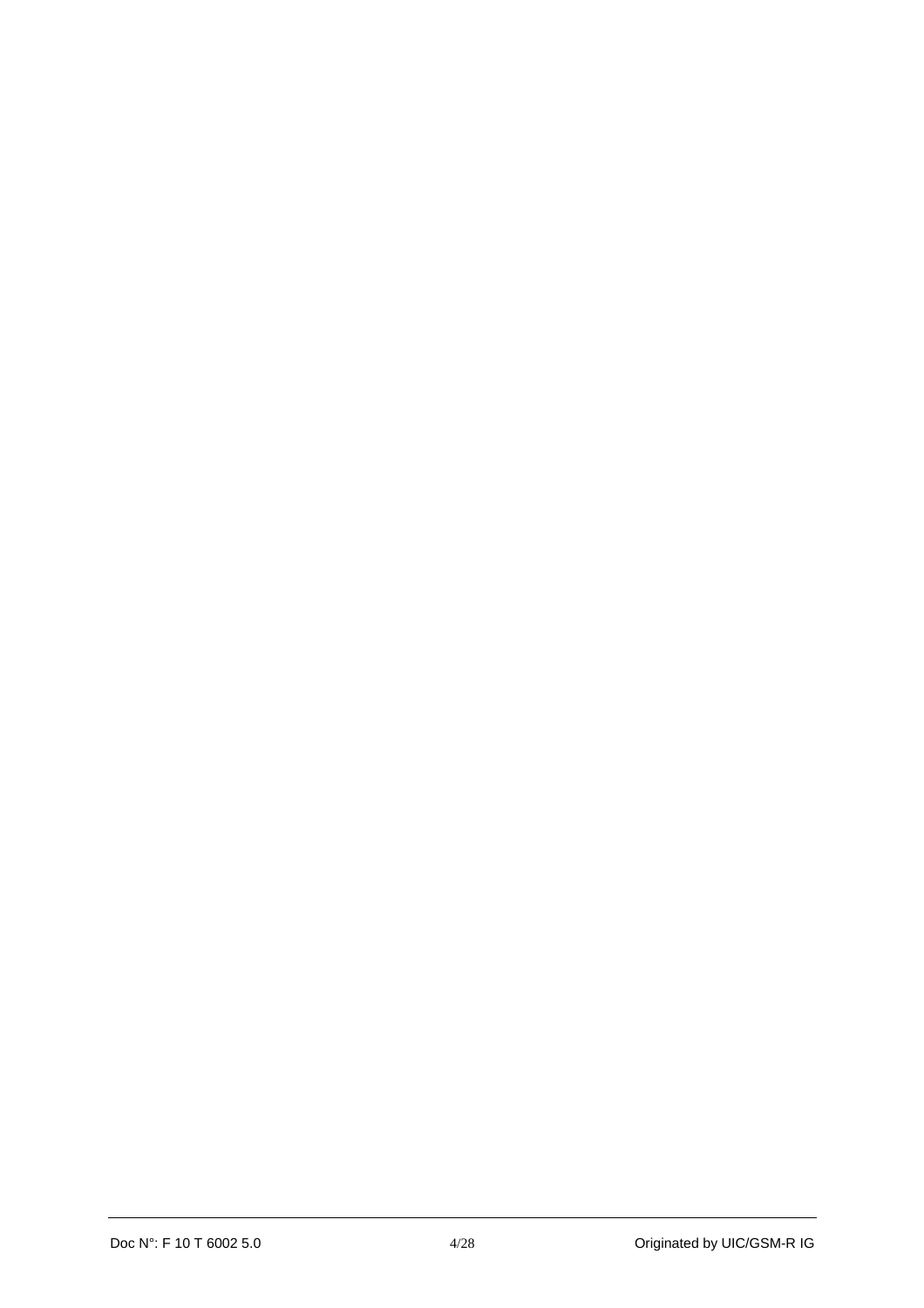## **1. Scope**

This Form Fit Functional Specification (FFFS) specifies the functions required from the GSM-R network for the confirmation of high priority calls. Defined in this FFFS are:

- The mobile application process including the data to be sent to Acknowledgement **Centre**
- The fixed application process

Not defined in this FFFS

• The interface to the Acknowledgement Centre

The confirmations are recorded by an Acknowledgement Centre to ensure the ability of **postincident analysis**. The Acknowledgement Centre itself is external to the GSM-R network and therefore not within the scope of this specification. Only functional requirements for such a device are mentioned in order to describe the total functionality of the realised service.

The confirmation of high priority calls ensures an automatic confirmation of high priority voice broadcast and voice group calls, particularly of emergency calls, to an Acknowledgement Centre.

The location dependent addressing according to [1] serves for the addressing of the confirmation message to the correct Acknowledgement Centre.

## **2. Normative References**

- [1] MORANE FFFS for Location Dependent Addressing F 10 T 6001 4
- [2] MORANE FIS for Confirmation of high priority calls F 12 T 6002 5
- [3] MORANE FFFS for Presentation of Functional Numbers F 10 T 6003 4
- [4] MORANE FFFIS for GSM-R SIM cards version 4.1
- [5] ETSI ETS 300 403-1 ed.1 (1995-11) & ETSI ETS 300 403-1/C1 ed.1 (1996-06), Integrated Services Digital Network (ISDN);Digital Subscriber Signalling System No. one (DSS1) protocol; Signalling network layer for circuit-mode basic call control; Part 1: Protocol specification
- [6] ETSI EN 301 515 Requirements for GSM operation on Railways, version 2.3.0
- [7] ETSI TS 102 281 Detailed requirements for GSM operation on Railways, version 2.3.0
- [8] ETSI TS 102 610 Usage of the UUIE for GSM Operation on Railways, version 1.3.0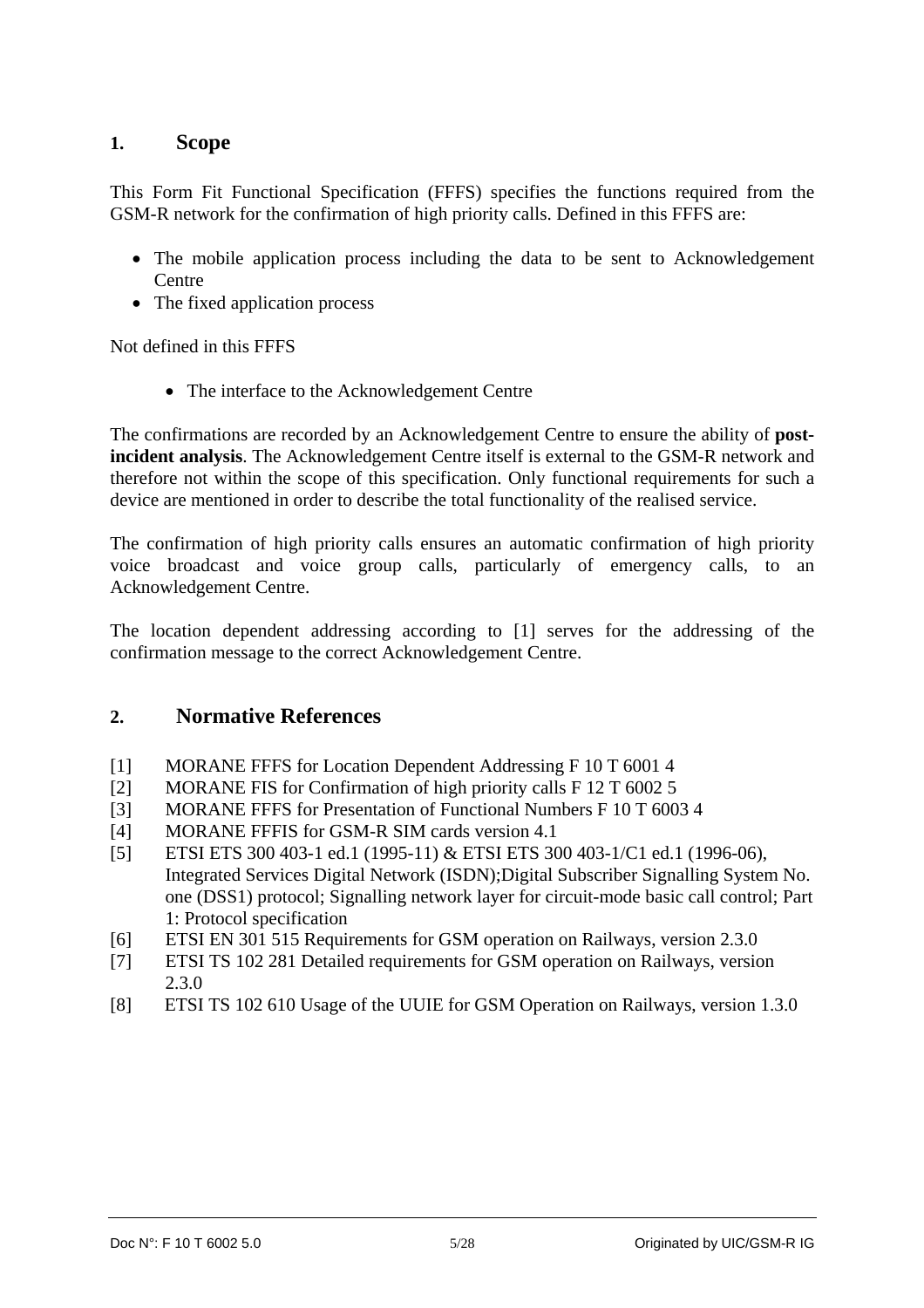## **3. Definitions and Abbreviations**

#### *3.1. Definitions*

- **Application** Logical and/or physical entity that controls the confirmation process. It will have access to services of the GSM-R network at interfaces provided by the mobile termination (mobile application) and/or a fixed network user terminal (fixed network application). The fixed network application is realised by the Acknowledgement Centre (AC).
- **Ready to Receive State**  State of the mobile termination after the voice broadcast or voice group call traffic channel has been set up and the mobile is ready to receive the broadcast or group call speech-information.
- **Post-Incident Analysis**  Analysis that will **not** be done on-line, but triggered by some special events (e.g. post investigation of accidents). Not a time critical feature.
- **active FNR** active Functional number, in the case of a mobile registered to more than one FNR the active one is the one which would also be presented by the service 'Presentation of Functional Numbers'
- **Clear-Down** The mobile termination disconnects from the call this clear down can be caused by normal call termination, leaving the service area or radio link failure. Whenever eREC feature is involved, the decision by an eRECcapable mobile not to join a group call also results in a clear down event.

#### *3.2. Abbreviations*

| AC            | <b>Acknowledgement Centre</b>                            |
|---------------|----------------------------------------------------------|
| <b>BSS</b>    | <b>Base Station System</b>                               |
| <b>CLI</b>    | Calling Line Identity                                    |
| EF            | Elementary File (on SIM)                                 |
| eREC          | enhanced Railway Emergency Call                          |
| <b>ETSI</b>   | European Telecommunications Standard Institute           |
| <b>FFFS</b>   | Form Fit Functional Specification                        |
| <b>FIS</b>    | <b>Functional Interface Specification</b>                |
| <b>FNR</b>    | <b>Functional Number</b>                                 |
| <b>GC_REF</b> | Group Call reference (parameter in confirmation message) |
| <b>GMSC</b>   | Gateway MSC                                              |
| <b>GSM</b>    | Global System for Mobile Communications                  |
| <b>GSM-R</b>  | <b>GSM Railways</b>                                      |
| <b>ISDN</b>   | <b>Integrated Service Digital Network</b>                |
| <b>MA</b>     | Mobile Application                                       |
| <b>MORANE</b> | Mobile Radio for Railway Networks in Europe              |
| <b>MSC</b>    | Mobile Switching Centre                                  |
| <b>MSISDN</b> | <b>Mobile Station International ISDN Number</b>          |
| MT            | <b>Mobile Termination</b>                                |
| <b>PABX</b>   | Private Automatic Branch eXchange                        |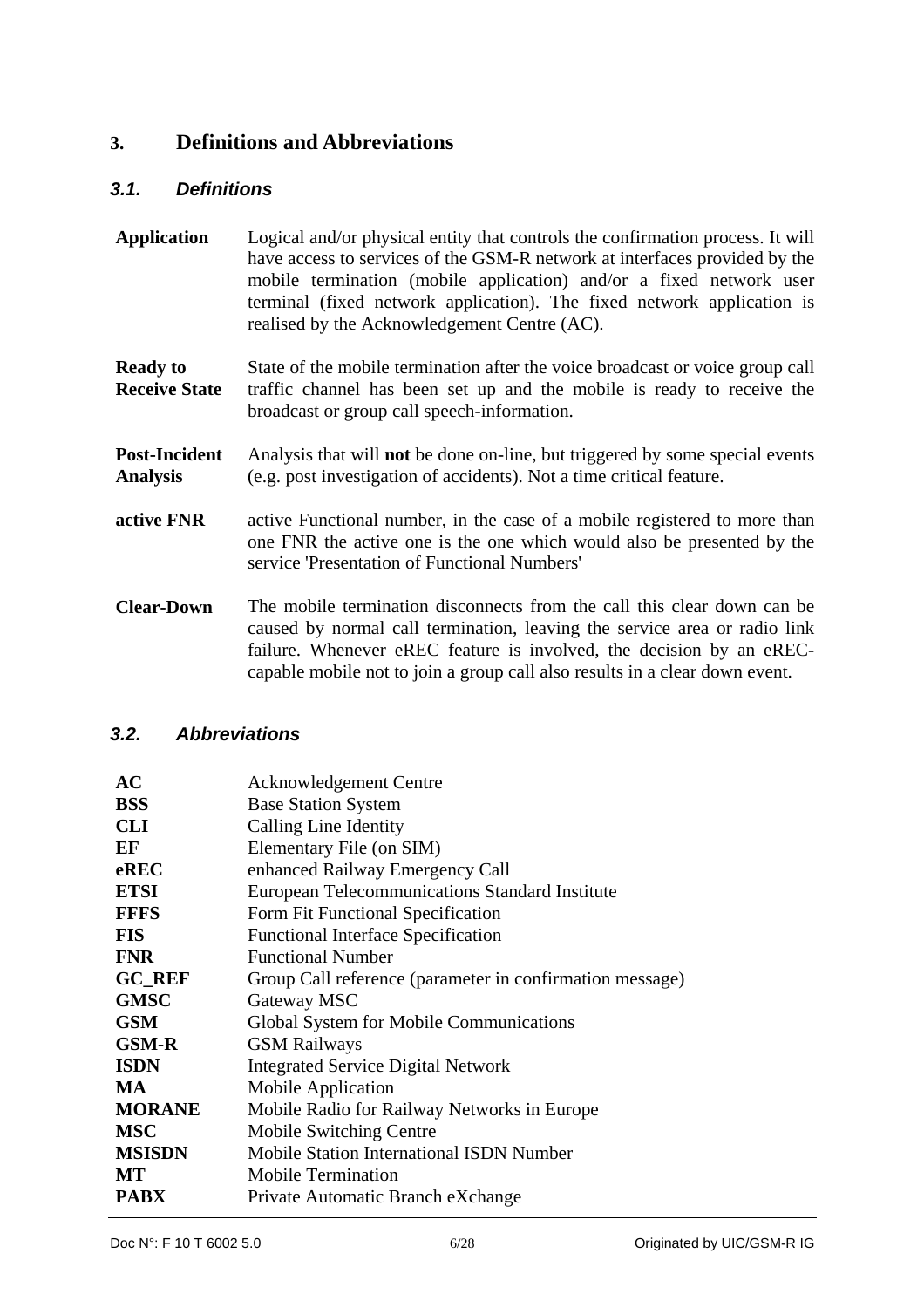| <b>SAPI</b> | Service Access Point Identifier      |
|-------------|--------------------------------------|
| <b>SIM</b>  | <b>Subscriber Identity Module</b>    |
| <b>UUIE</b> | <b>User-User Information Element</b> |
| UUS1        | User-to-user Signalling Service #1   |
| VL R        | <b>Visitor Location Register</b>     |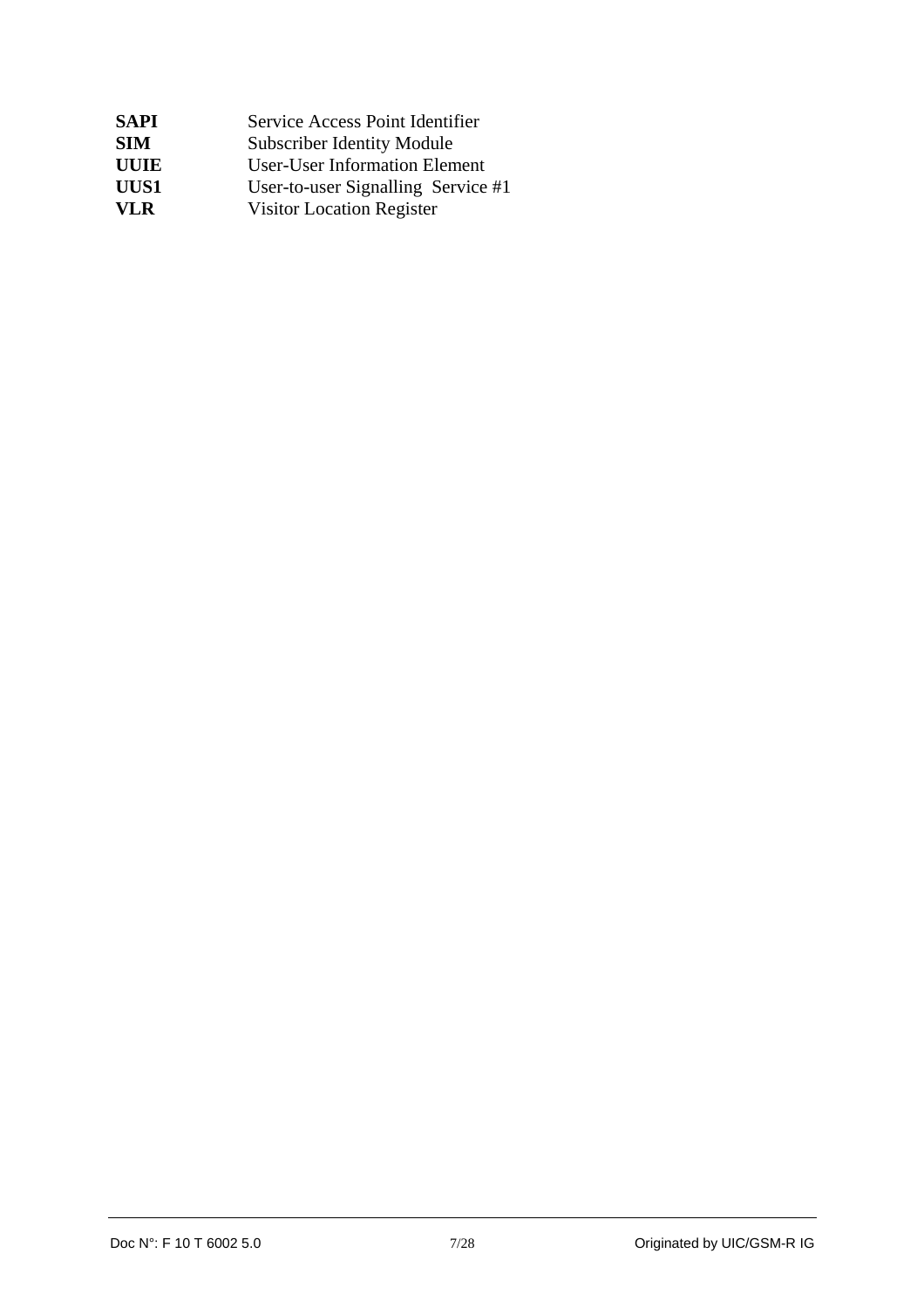## **4. Main Concepts**

The necessity to acknowledge a voice broadcast or voice group call can be indicated to the mobile application in two different ways:

- *Explicit indication*: The confirmation flag is set in the notification message of an incoming broadcast/group call.
- *Implicit indication*: By the incoming call priority level, evaluated by the mobile application, when no flag is available.

Which outgoing VBS and VGCS calls have to be confirmed is dependent on the priority level evaluated by the mobile application.

In order to avoid the necessity to implement synchronised clocks on all trains, no absolute time stamps but only relative values are used in the confirmation message.

All together the following parameters are recorded by the confirmation message:

- Identity of the sender
- Whether the sender was the initiator or the recipient of the VGCS/VBS call
- Duration of the call
- Time since *Clear-Down* of the call
- Group call reference according to [6]  $& [7]$
- Priority level of the broadcast/group call
- Cause of termination

In an eREC-capable network, eREC-related data shall also be recorded whenever received from eREC-capable mobiles as a result of high priority call confirmation event:

- eREC Sector ID list
- Sector ID update and validation information
- Whether the high priority call was joined or not by the eREC-capable mobile

The parameter *Duration of the call* defines the time in-between *Ready to Receive State* and *Clear down* of the voice broadcast or voice group call.

After *Clear down* the mobile application starts the confirmation process by automatically originating a call.

In order to avoid network congestion, due to simultaneous calls of mobile terminals, the call set-up of each mobile is delayed by a random time offset between 0 and a maximum value. Therefore immediately after each individual subscriber has disconnected from the broadcast/group call (*Clear-Down*), a random timer is started. After the expiry of this timer, the associated mobile application sends the confirmation message to an Acknowledgement Centre (AC) using the telecommunication service of the GSM-R network UUS1.

The priority of the confirmation message has to be lower than the priority of a broadcast/group call to ensure that the confirmation message can always be interrupted by a new broadcast/group call.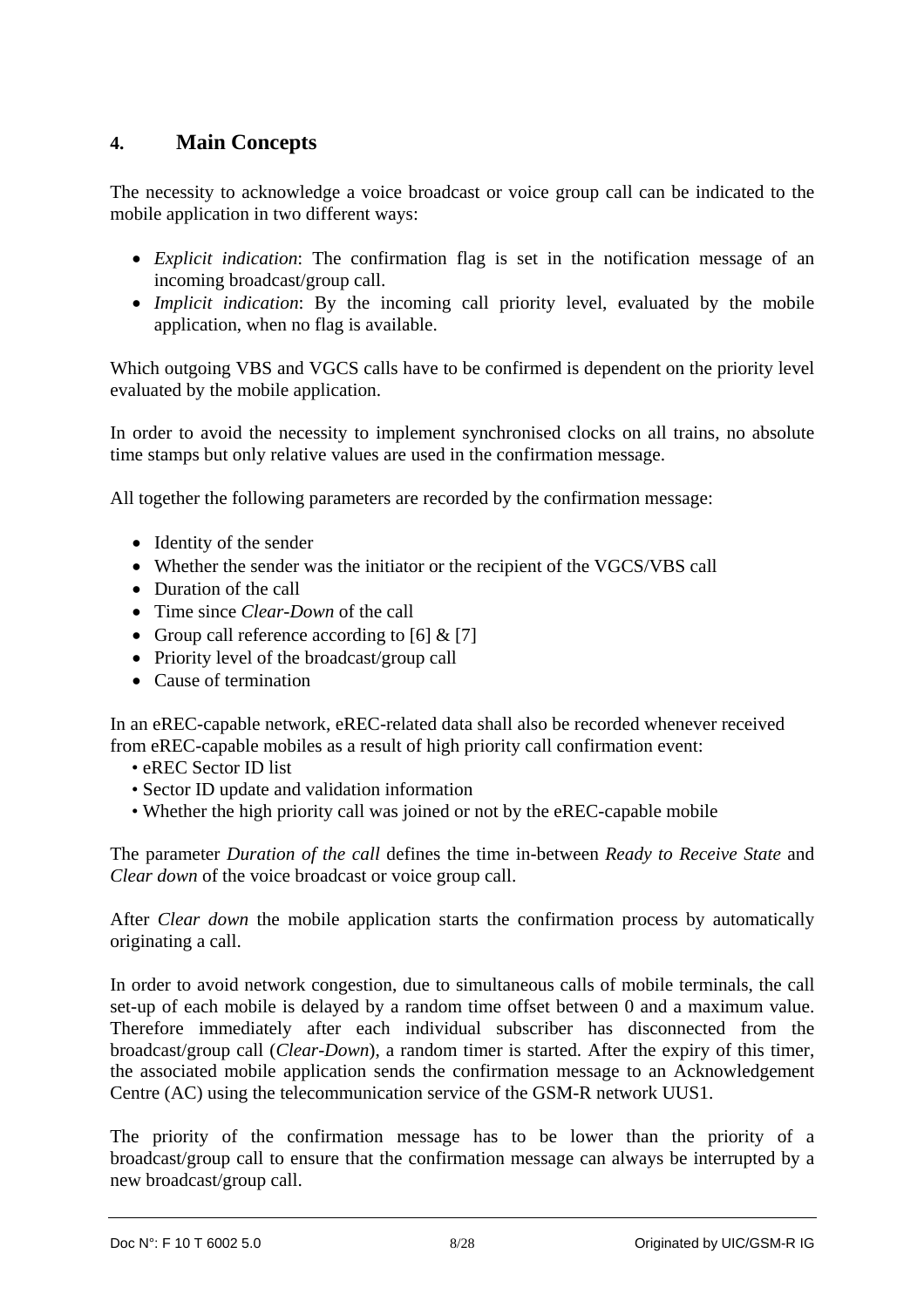For routing the confirmation message to the appropriate Acknowledgement Centre (AC) the mechanism of 'location dependent addressing' is used (see Ref [1]). The short code of the AC is stored on the SIM in  $EF_{\text{CallConfC}}$  (Ref. to [4]). One Acknowledgement Centre will be situated per MSC zone. That means the address of the Acknowledgement Centre to be called always depends on the MSC area where the mobile subscriber is located. In the case that a subscriber changes from one MSC area to another during a priority call, the decision for the call routing of the confirmation message always depends on the location of the mobile subscriber when sending the confirmation message and **not** that when taking part in the call.

The Acknowledgement Centre has to calculate the absolute call establishment time and *Clear-Down* time of the call itself by using the parameters included in the confirmation message.

#### **Handling of eREC CHPC by mobile station**

As soon as a mobile is registered to eREC service, it must apply the enhanced CHPC process. That will lead to following behaviour:

- Recording of additional eREC data following railway emergency call initiation/notification
- Sending of additional eREC CHPC data in a specific UUS1 field (tag04)

For post analysis purpose, information related to *eREC Sector ID* enable cross-checking of the discrimination information provisioned on the eREC-capable mobile (including update means and validation issues), with that provided at the high priority call initiation time. On the call notification side, *eREC Sector ID* matching controls the eREC-capable mobile decision *to join the high priority call or not*.

#### *Requirement 1:*

The recording will be performed into the mobile equipment memory. In case eREC data is recorded into a volatile mobile equipment memory, the "standard" CHPC will be applied (potential loss of eREC data) upon mobile station power up.

#### *Requirement 2:*

eREC CHPC shall behave as follows:

- the tag02 and tag03 UUS1 fields will be handled exactly as in native CHPC,
- additional tag04 will be sent specifically for eREC as described in [8].

However, a particular case exists where an eREC mobile station notified for a railway emergency call can either join or not join the call depending on eREC sector involved. In this scenario tag02 and tag04 will be sent in CHPC.

In the case where the mobile decides not to join:

- o T\_RAN timer is triggered before sending CHPC;
- o CHPC process will not be started upon call termination but upon "decision not to join" made by mobile station;
- o A single CHPC message shall be sent for the on-going eREC call (i.e. further occurrences of periodic notifications for this particular call shall not be taken into account by the eREC mobile)
- o The fields in tag02 will be set to a specific combination of values as detailed in [8].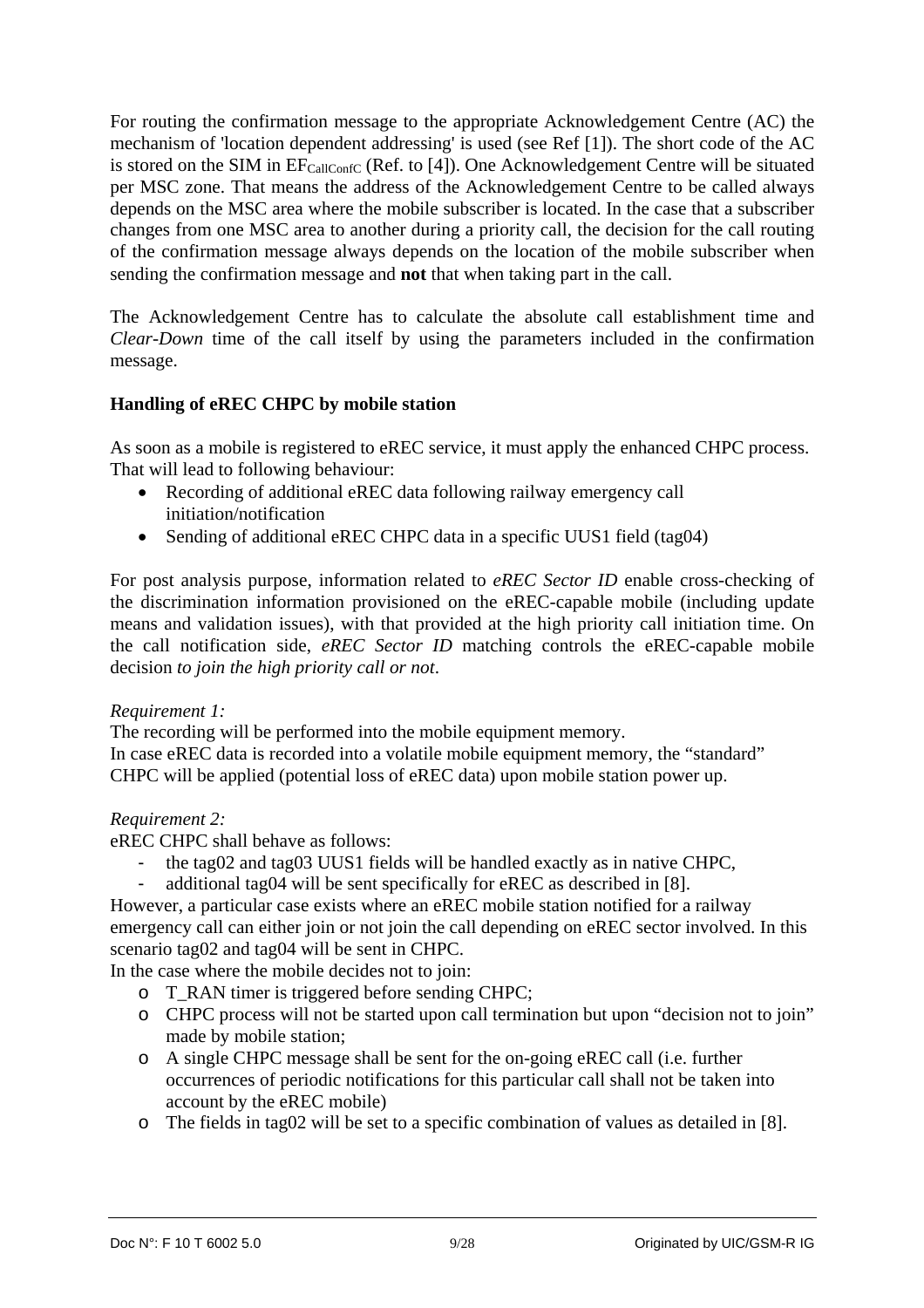#### *Requirement 3:*

In the case the mobile station has crossed a border after eREC termination but before CHPC could be sent by the mobile, it will send eREC CHPC if new network is eREC enabled and consequently if it is registered into eREC service. Otherwise (new network is not eREC capable), it will use standard CHPC process. In the converse case of the mobile station moving from a non-eREC capable network into an eREC capable network then the standard CHPC process will be used for any outstanding confirmations for RECs received/initiated in the non-eREC capable network.

## **5. General Architecture**

For group or broadcast incoming calls, which are identified by a confirmation flag in the notification message, the mobile terminations are informed that they have to confirm the message. The confirmation flag is included within the NOTIFICATION messages according to  $\overline{6}$   $\overline{6}$   $\overline{6}$   $\overline{7}$ . If no confirmation flag is available the priority level of the incoming broadcast/group call shall be used to determine the necessity of confirming the call.

For outgoing broadcast/group call, only the priority level (the one assigned by the MSC) shall be used to determine whether the call has to be confirmed or not.

For the transfer of the confirmation message the standard GSM Supplementary Service UUS1 (refer to  $[6]$  &  $[7]$ ) shall be used. The entities involved in the realisation of the confirmation service are shown in the following figure.



**Figure 1 Functional Architecture** 

*NOTE: The functional architecture is only indicative. Normally the Acknowledgement Centre is an application resident in a fixed network Terminal Equipment that uses a PABX as fixed Network Termination directly connected to the MSC. However, it may also be*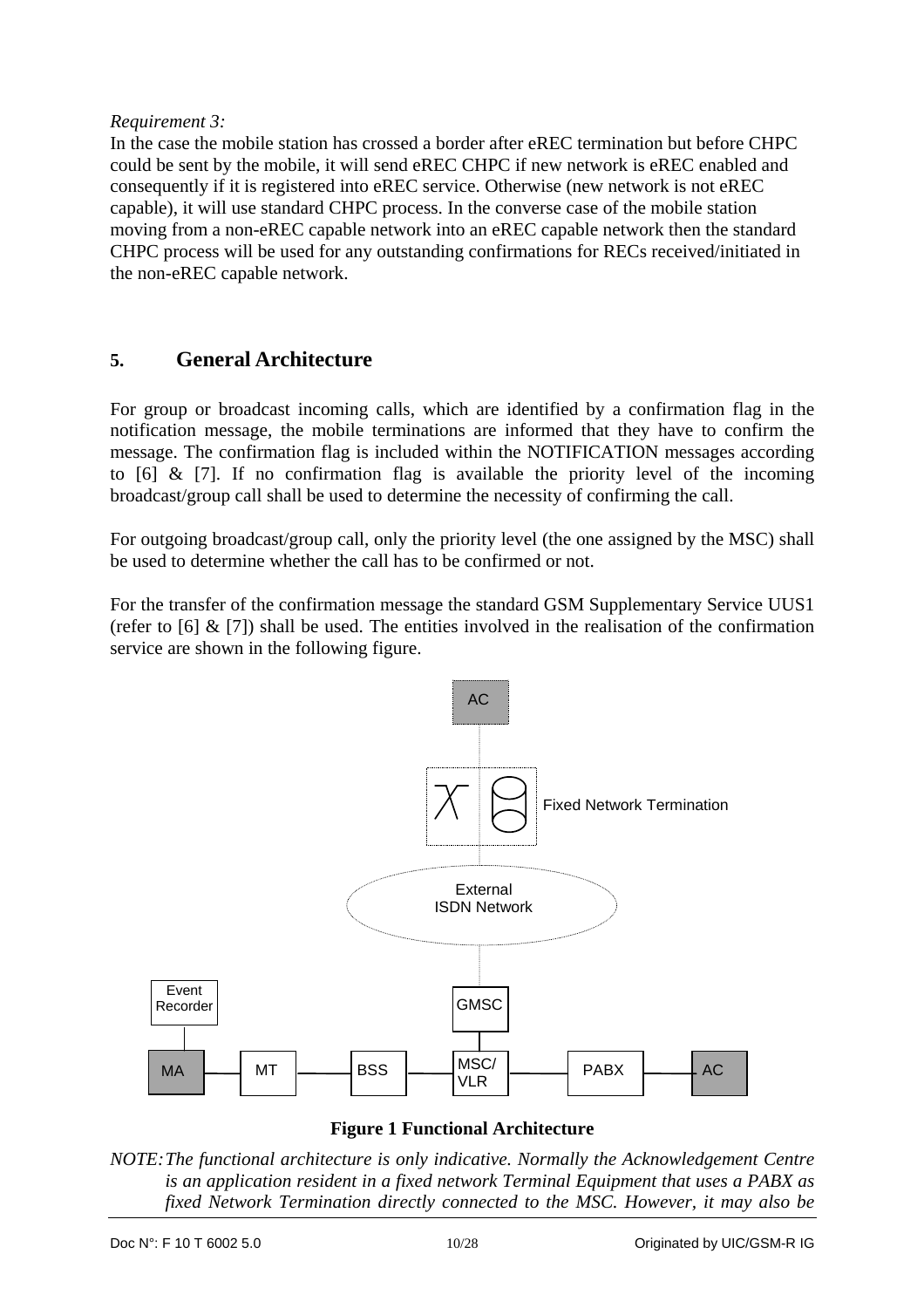*logically co-located to the fixed Network Termination or co-located with the MSC. The MSC and GMSC may also be co-located.* 

Considering this functional architecture an end-to-end protocol between the MT and the fixed network Terminal Equipment based on the standard GSM supplementary service UUS1 is defined in this FFFS. The external network must support the transfer of user-to-user information.

## **6. Supplementary Service UUS1**

The Supplementary Service UUS1 (Ref. to [6]  $\&$  [7]) enables the transfer of user-to-user information during set-up and clearing phases of a call, with user-to-user information embedded within call control messages. This service allows the transmission of 32 octets per message (although more octets are possible in GSM networks only 32 octets are guaranteed to be transmitted via ISDN networks).

## *6.1. Functional Message Definition*

The SETUP message may contain a user-user information element (optional) according [6] & [7]. This user-user information element shall be used for the transfer of the confirmation message to the Acknowledgement Centre. The usage of the user-user information element implicitly invokes the UUS1 supplementary service. The supplementary service UUS1 shall be activated in the HLR by default for all SIMs used on cab radios.

Beside the SETUP message the ALERTING, CONNECT, DISCONNECT, RELEASE and RELEASE COMPLETE messages may also contain a user-user information element according (Ref. to  $[6]$  &  $[7]$ ). These messages could be used to acknowledge the reception of a confirmation message towards the mobile application. This service shall use for acknowledgement of the confirmation message either RELEASE\_COMPLETE or DISCONNECT message. The pair SETUP-RELEASE COMPLETE is the fastest way to use the layer 3 protocol, without assigning any traffic-channels, but in practice this sequence is impossible to guarantee because the ISDN between the AC and the GMSC may insert additional signalling messages such DISCONNECT.

## *6.2. Interaction with Other GSM Supplementary Services*

The supplementary service *Calling Line Identification Presentation* (CLIP) is used in addition to UUS1 to provide the MSISDN of the calling subscriber to the Acknowledgement Centre beside the functional address that is already contained in the confirmation message. The usage of CLIP is necessary to store all the relevant data in one entity, without having the need to examine additional records in case of post-incident analysis.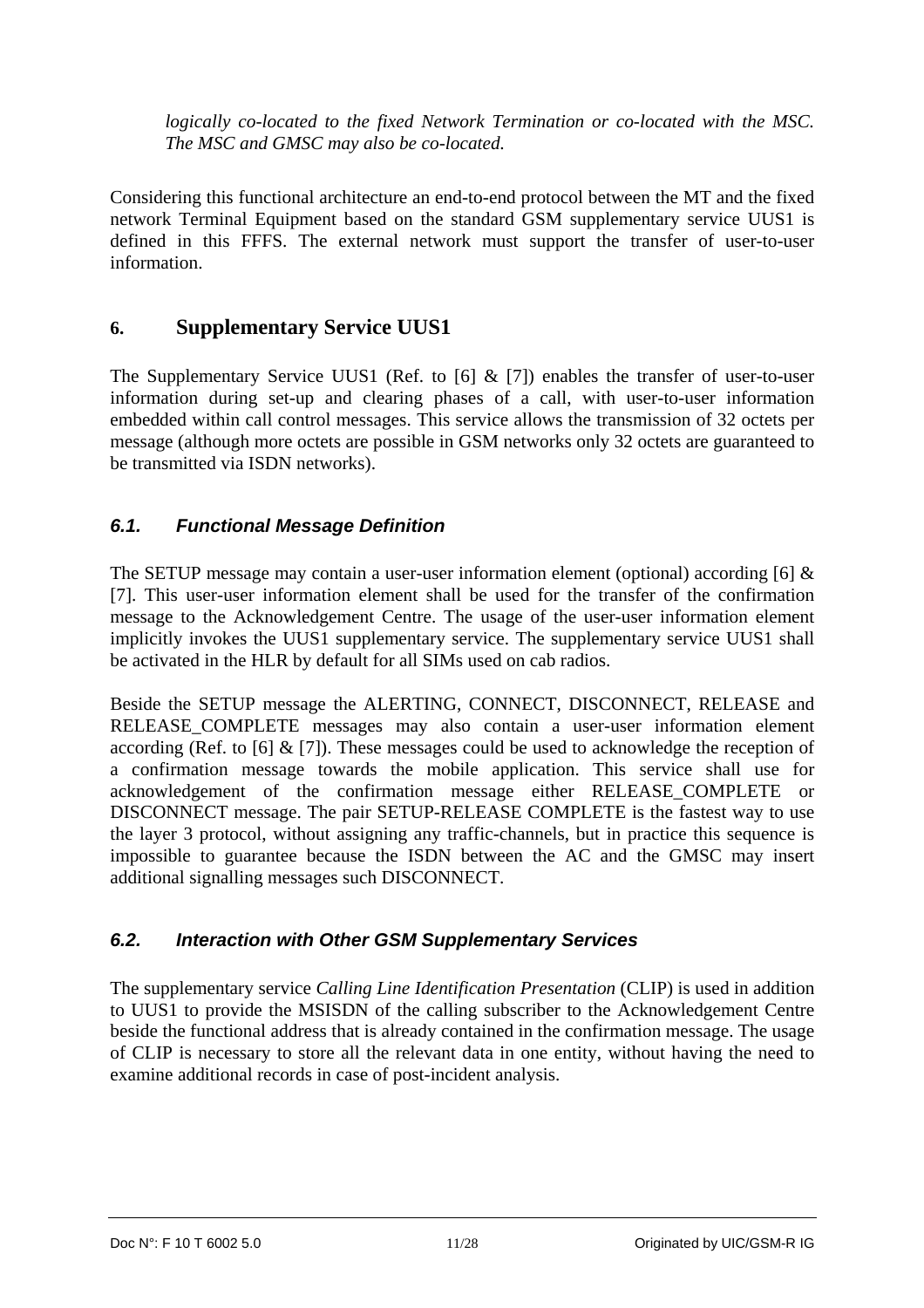## *6.3. Signalling Flow*

Confirmation of the acknowledgement message (UUS1-acknowledge) can be sent either in RELEASE\_COMPLETE or in DISCONNECT message towards the MS, which shall accept either message. It is preferable for the AC to use the RELEASE\_COMPLETE message for the UUS1 acknowledgement, but the remote fixed network might insert additional signalling (such as CALL PROCEEDING) on its connection to the GMSC that requires the return of a DISCONNECT before the call can be released.

The message flow is indicated below:



**Figure 2 Overview of Message flow with User-to-User information** 

## *6.4. Normal Operation with Successful Outcome*

The user-to-user information is transferred transparently embedded in signalling messages towards the fixed network Terminal Equipment. If an external network is used, it shall support the transfer of user-to-user information.

The Acknowledgement Centre fixed network application resident in the fixed network Terminal Equipment shall clear the call and shall acknowledge the received user-to-user information using the user-user information element of the RELEASE COMPLETE message.

The procedure is under control of the mobile application, even though the call is always cleared by the Acknowledgement Centre fixed network application. On receipt of the positive acknowledgement in either the RELEASE COMPLETE or DISCONNECT message the mobile application considers the confirmation procedure as successful.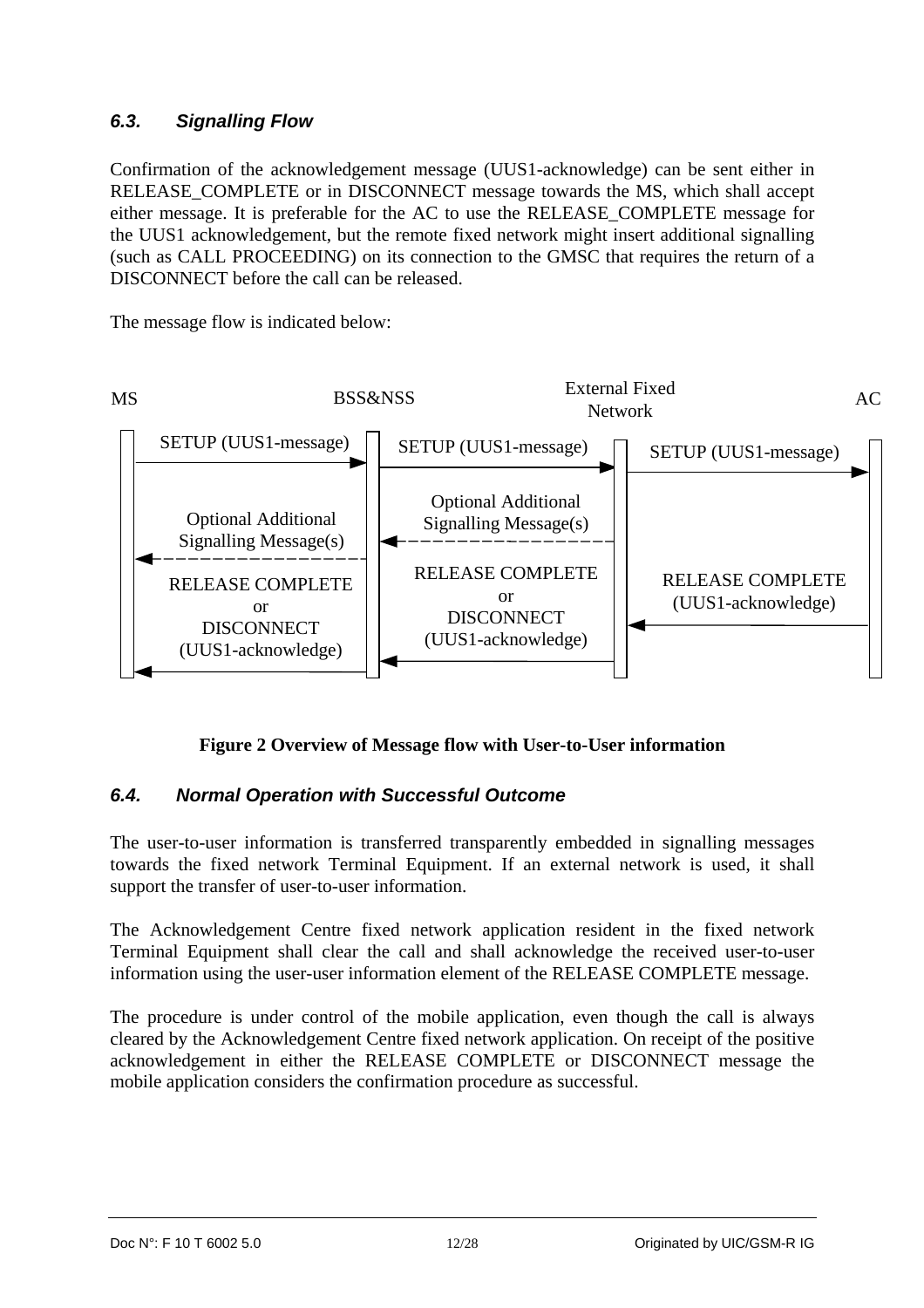#### *6.5. Exceptional Procedures or Unsuccessful Outcome*

If no acknowledgement message has been received by the mobile application, despite the call having been cleared (e.g. due to network congestion or radio link failure), the mobile application shall repeat the procedure by setting up another call using an updated confirmation message (see section 7.1.2).

If a negative acknowledgement message is received by the mobile application, there are two cases to distinguish (see TASK MS-2 part3):

- negative acknowledgement #1 (NACK1) indicates a repairable error; the mobile shall repeat the confirmation (as long as the maximum repetition value is not reached) using an updated confirmation message,
- negative acknowledgement #2 (NACK2) indicates a fatal error; the mobile shall not repeat but instead shall store an error locally on an event recorder.

If the signalling of the confirmation call cannot be completed (e.g. interruption of the call by a call with higher priority) the mobile application shall repeat the procedure by setting up a call using an updated confirmation message after termination of the preceding signalling relationship. When more than one confirmation is pending the earliest call shall be confirmed first.

## **7. Applications**

The applications are associated with the mobile termination (mobile application) or with the fixed network user terminal (fixed network application). Refer to section 3.1.

The functions required from the applications are specified below:

#### **Mobile application:**

- Provision of functional called party number when initiating the call
- Provision of the confirmation message
- Acceptance of the confirmation acknowledgement
- Procedure control (normal and exceptional procedures)
- Repetition of the AC response

#### **Fixed network application:**

- Clearing of incoming confirmation call with acknowledgement in the UUIE
- Recording of the confirmation message
- Calculation of absolute time stamps
- Recording of the corresponding CLIP
- Recording the reception time of the confirmation message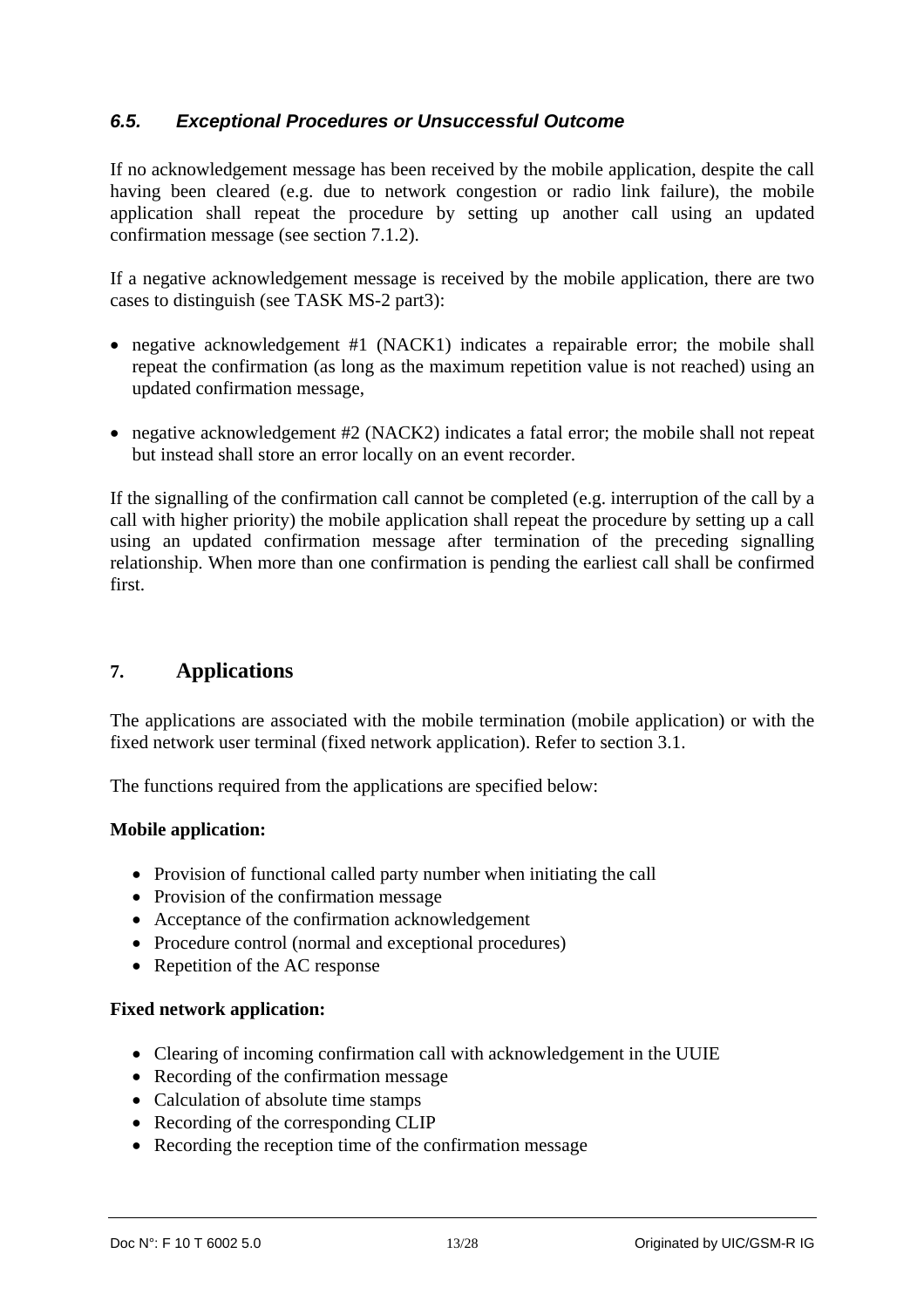## *7.1. Mobile Application*

The mobile application uses service point  $SAP<sub>M</sub>$  for access to the Call Control sub layer (see figure 4) of the mobile termination to set-up a mobile originated call for the transfer of the confirmation message. This service access point may be provided by an AT command interface according to [6] & [7].



**Figure 3 Mobile Application connected with MT** 

## **7.1.1. Storage of Configuration Data**

The mobile application has to be initialised with configuration data:

- Priority level, which triggers confirmation procedure in the absence of the acknowledgement flag in call notification (PL\_ACK)
- Time-out for call clearing (T\_ACK)
- Number of repeated attempts in case of unsuccessful outcome (N\_ACK)
- Priority level of the confirmation call itself (PL\_CONF)
- Number of the AC using location depending addressing (CONF\_NR)

## **7.1.2. Confirmation Procedure**

Group or broadcast calls, which are identified by an acknowledgement flag in the notification message or have a priority level greater than certain threshold PL\_ACK, shall be confirmed. Triggered by the *Ready to Receive Event* the mobile application starts a timer T\_DUR to record the duration of the group or broadcast call. Additionally the mobile's own Functional Number is stored. In case of a registration of more than one Functional Number the same selection-algorithm as used by the service 'Presentation of Functional Numbers' applies (refer to [3] ).

After disconnecting from (or terminating) the broadcast/group call (*Clear Down*), the associated mobile application stops timer T\_DUR. Immediately a timer T\_REL shall be started, that records the time since call clearing. Also a timer T\_RAN shall be started that causes a random delay to avoid congestion. The initial value of T\_RAN shall be generated each time the timer is started and shall lie in the range 0 to MAX\_RAND with an equal probability distribution. After expiration of T\_RAN the mobile application shall determine a functional number according the location dependent addressing scheme and provide the confirmation message to the mobile termination with the contents according to the value T\_DUR and the actual value T\_REL. The call to the Acknowledgement Centre shall be set-up and the timer T\_ACK is started, during which an answer to the confirmation message is expected.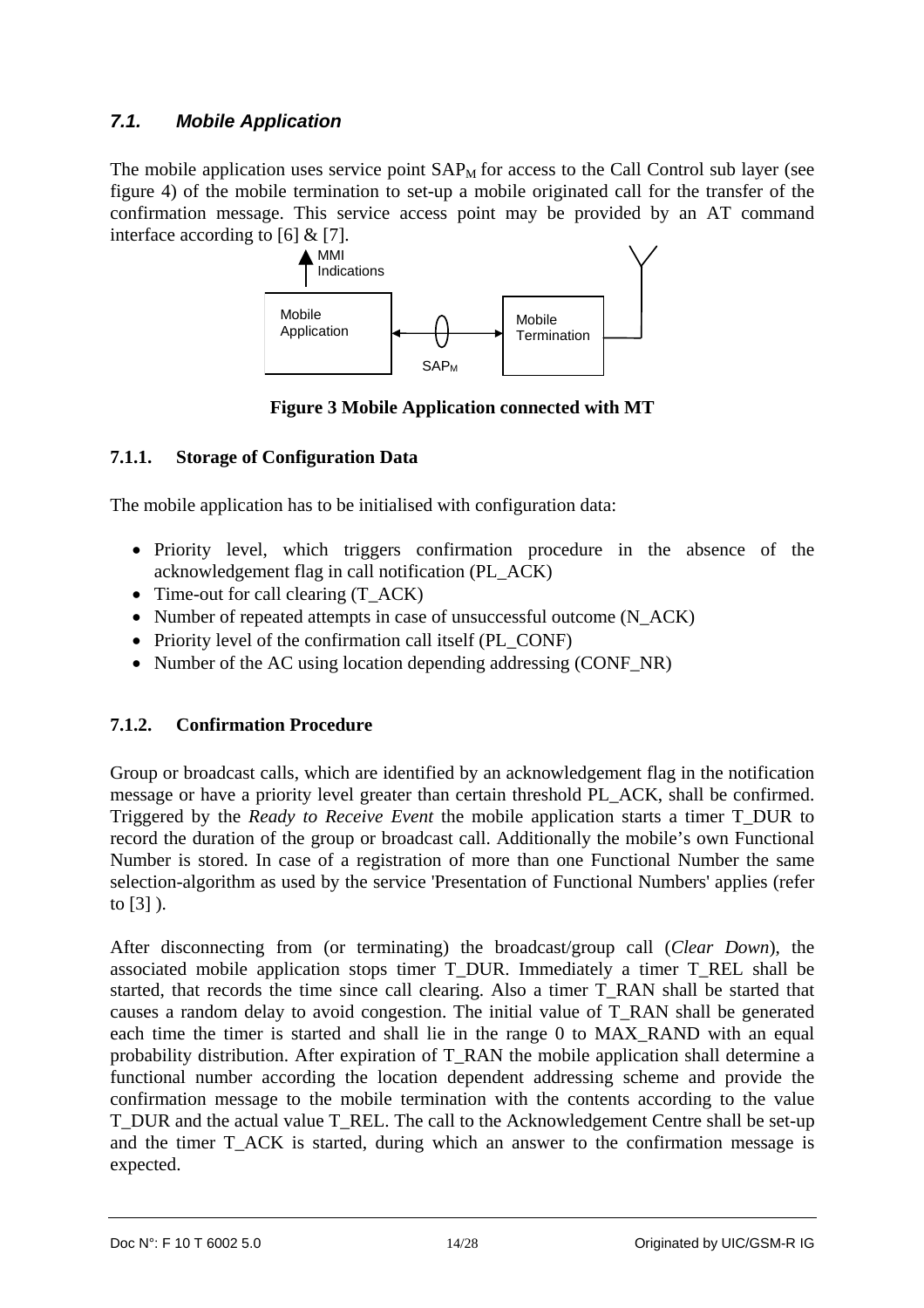A particular situation occurs when an eREC-capable mobile does not join a notified call due to eREC Sector ID mismatch. In this case, the T\_RAN timer must be triggered before sending confirmation.

T\_DUR value is not significant, and has a 0 value, whereas T\_REL is the elapsed time between decision not to join the call and transmission of CHPC; both parameters shall be sent together with eREC relevant information.

If a positive acknowledgement of the confirmation message (UUS1) is received, all running timers shall be stopped and the procedure is recorded as successfully finished.

In all other cases except the reception of NACK2 (in case of reception of NACK1, time-out of T\_ACK or radio resource failure) the call shall be cleared and the procedure repeated after reinitialisation of the appropriate parameters (T\_REL is continually running and its actual value can be used in an updated confirmation message).

If another call which has to be confirmed arrives before the confirmation of the previous call has been finished all the relevant data for the confirmation shall be stored and an updated message shall be sent after the new call is ended (after expiry of the random timer which shall be started again). In any case the order of the transmission of the confirmations shall be same as the order of the calls being confirmed.

If the mobile has no network connection for any reason the repetition mechanism shall be frozen and restarted when the mobile is able to reach the network again. This is to prevent useless attempts in case of failure of a single BTS or in regions with no overall GSM coverage. A similar mechanism applies for powered off mobile stations: after power on the mobile shall restart to confirm remaining entries if there are any. For this reason non volatile memory for the pending confirmation table plus the provision of timers which do not stop counting in case of power failure are necessary.

Confirmation messages sent during a retry procedure should also include eREC relevant information. To cover the particular situation of mobile restart after power off, eREC data should therefore be stored as well in non volatile memory. If however not allowed by physical capacity (e.g. SIM card is used as non volatile memory, but does not provide enough space for eREC information storage), call confirmation retry procedure may be run omitting eREC data (tag04).

If the procedure cannot be finished successfully after N\_ACK\_MAX attempts the unsuccessful outcome is recorded locally on the event recorder by the mobile application as an exceptional incident.

For cab radios every unsuccessful outcome of a confirmation message shall be recorded in an event recorder for post-incident analysis.

For handheld mobile radios an indication shall be given on the MMI to inform the user about an unsuccessful outcome.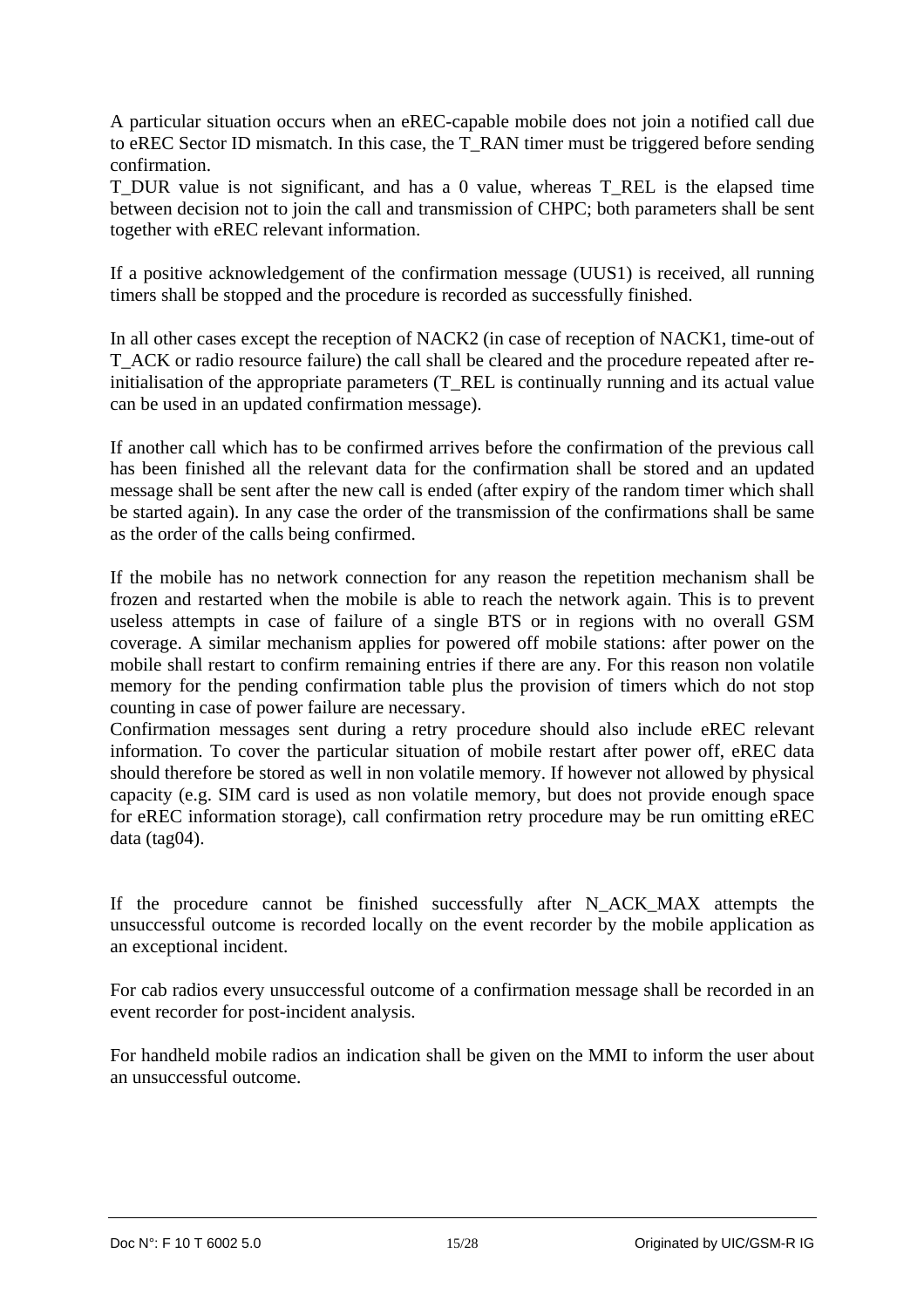#### **7.1.3. Functional Description Using SDL Charts**

The following SDL-charts show only the principal functions of the service. The separation into tasks is only to clarify the logical functionality and is not meant to imply a particular method of implementation.

Remark: Only signals relating to the acknowledgement process are shown; normal call control signalling is not included. The functionality is described for one call only, but must be implemented such that overlapping of new calls and outstanding confirmations is handled. The buffering of up to N\_NESTED\_MAX un-transmitted confirmations is included.

#### *7.1.3.1. TASK MS-1:*

7.1.3.1.1. Function Triggering Confirmation:

- Deciding whether confirmation service routine has to be invoked or not
- Informing about beginning of call
- Informing about end of call
- Informing about not joining an eREC

This is very likely not a standalone task, but rather a part of the layer 3 call control for groupand broadcast-calls. The basic intention of the SDL-charts is to show which information is necessary to trigger a confirmation, but not in which SW or HW entity the function is done. In this sense the definition of input-signals is problematic because it is very dependent on the task-border what is seen as an internal-signal or really as an input-signal.

7.1.3.1.2. Signals **Input-signals** (from TASK MS-2): none

Input-signals (from TASK MS-3): none

**Input-signals** (from other sources e.g. Layer3 Call Control, refer to [8], [6] & [7]): Information concerning notification

(internal signals are not mentioned here)

**Output-signals** (to TASK MS-2): Conf.\_Request = Confirmation request End\_of\_call

Output-signals (to TASK MS-3): Ignore\_Call = Incoming eREC not being joined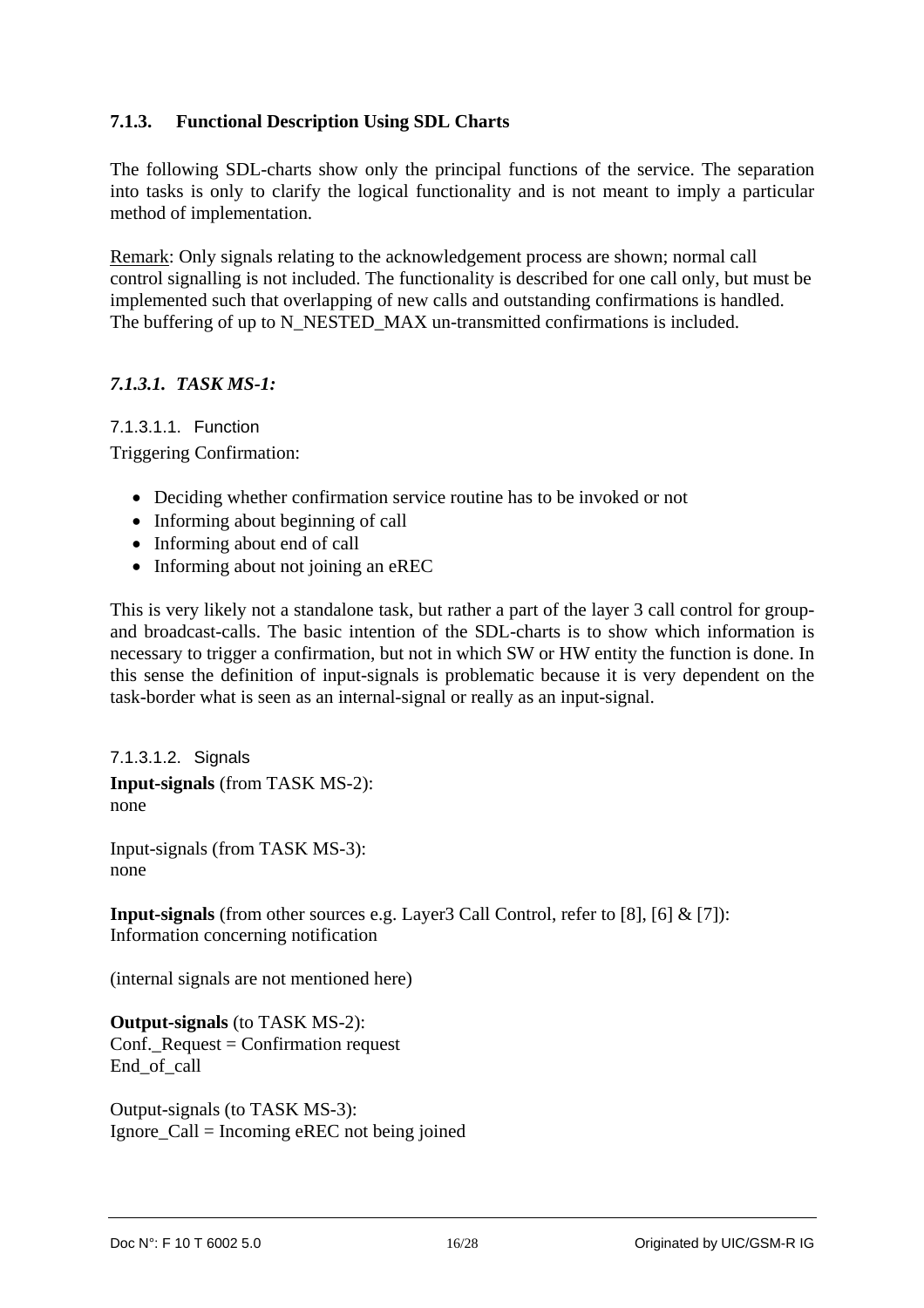7.1.3.1.3. Global Storage

**Storage of TASK MS-1** (only additional parameters mentioned): Parameters necessary for deciding: PL\_ACK threshold value (switch for Confirmation Service enable/disable)

Information to be passed to TASK MS-2: GC\_REF CAUSE PL\_CALL FNR (active Functional Number) In an eREC-capable network, eREC-related data shall additionally be passed to Task MS-2: EREC\_SECT\_ID (eREC Sector ID) EREC\_U\_METH (eREC Sector ID update method) EREC\_V\_STAT (eREC Sector ID validation status) EREC\_JOIN (decision made: join – or initiate – high priority call or not)

7.1.3.1.4. SDL Chart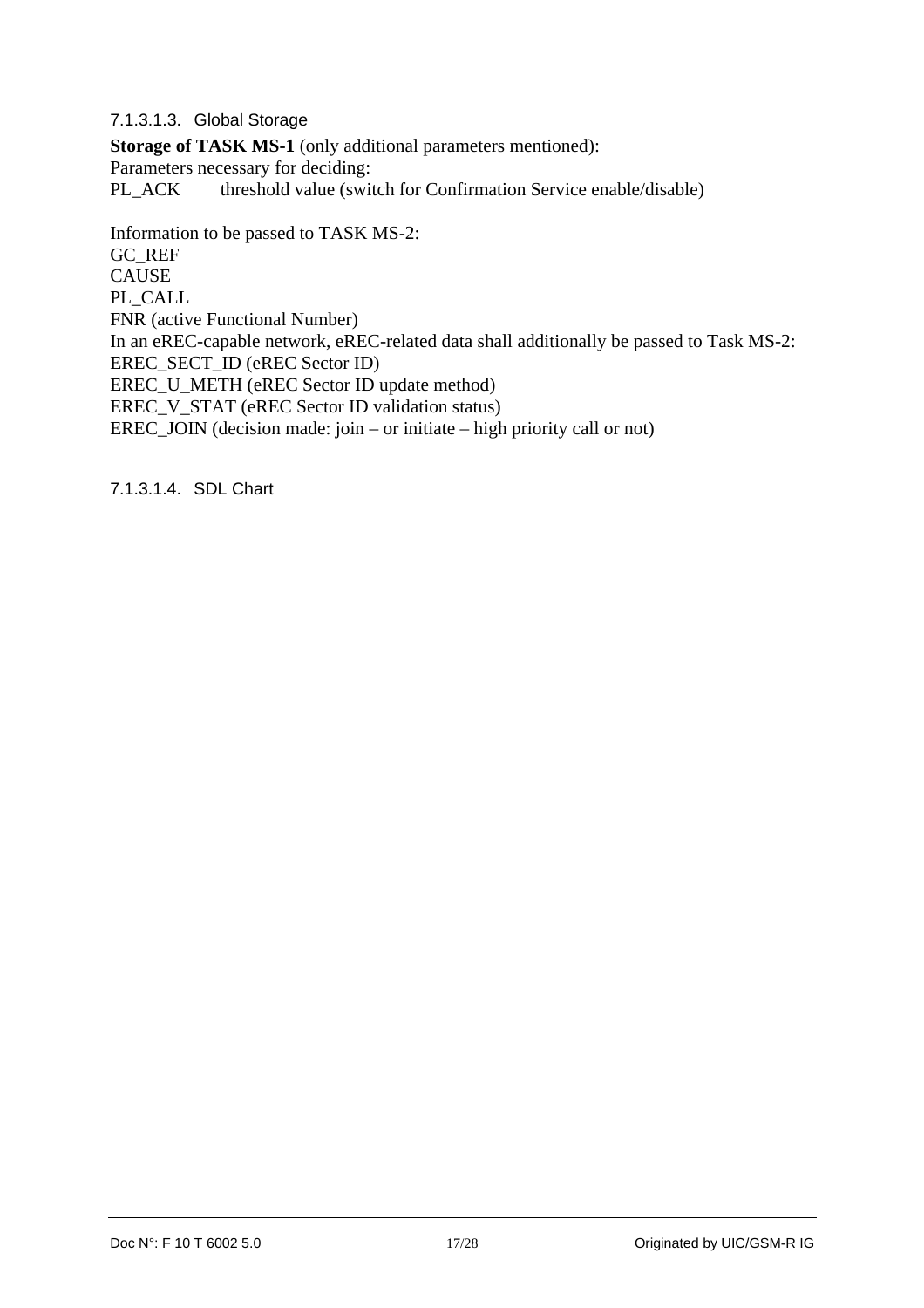

## *7.1.3.2. TASK MS-2:*

7.1.3.2.1. Function

Confirmation Service Routine:

- Getting confirmation-parameters
- sending confirmation-message
- workout problems
- store confirmation data
- maintain timers
- send data to external event recorder

The signals with the prefix MNCC and their names are indicative only. Whether they are external or internal signals depends on how this function (TASK MS-2) is implemented. Their appearance in the SDL-charts indicates the triggering of the layer 3 messages SETUP, DISCONNECT and RELEASE\_COMPLETE. As mentioned before the SDL-charts only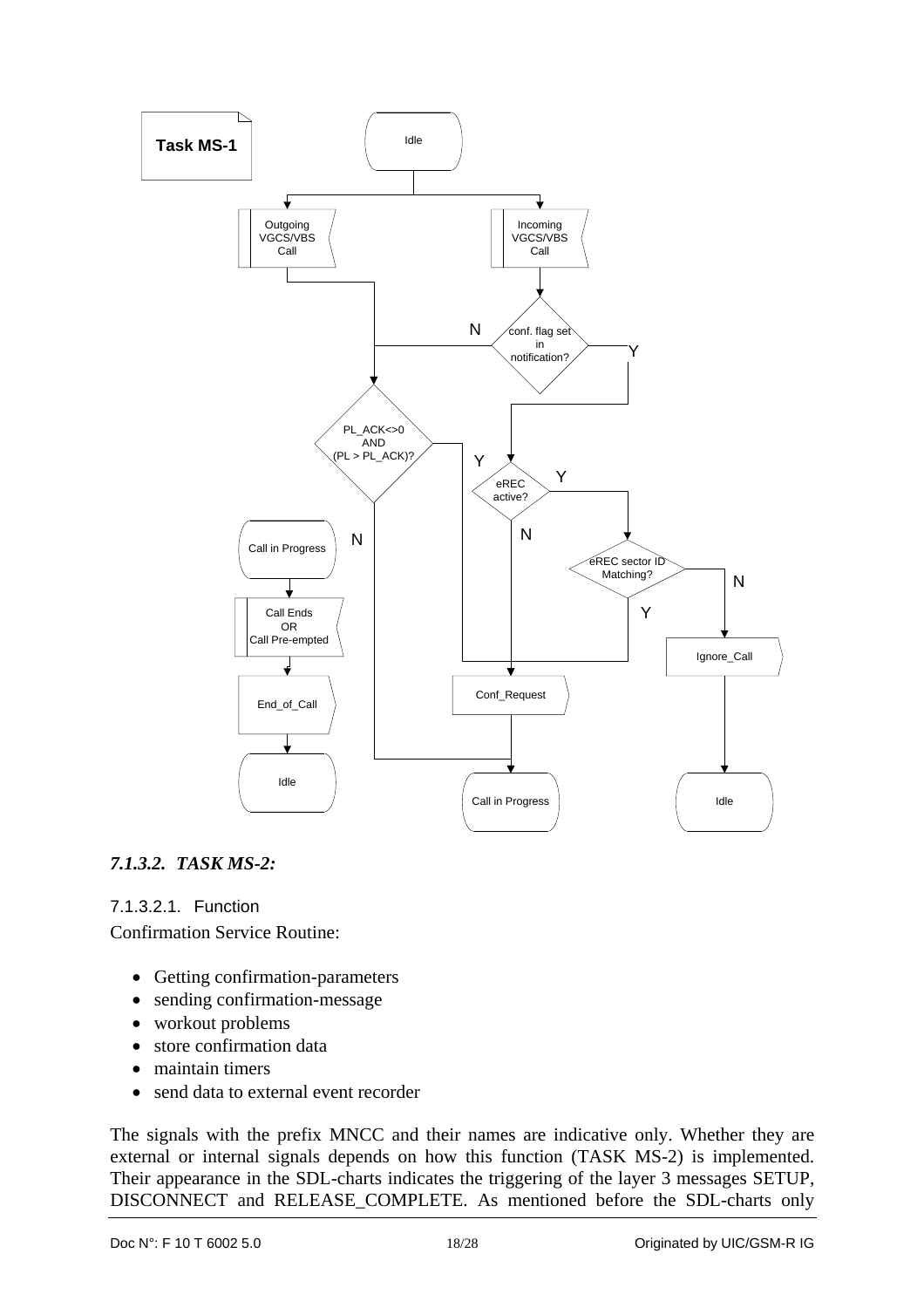show the principal functions in addition to the text description, but not implementation details.

#### 7.1.3.2.2. Signals

#### **Input-signals:**

Conf. Request (from TASK MS-1 and TASK MS-3) End of call (from TASK MS-1 and TASK MS-3) MNCC\_RELEASE\_COMPLETE\_IND (from layer 3 - Call Control refer to [6] & [7])

#### **Internal-signals:**

T\_RAN\_expired T\_ACK\_expired

#### **Output-signals:**

MNCC\_SETUP\_REQ (to layer 3 - Call Control refer to [6] & [7]) MNCC\_RELEASE\_COMPLETE\_REQ (to layer  $3$  - Call Control refer to [6] & [7])

7.1.3.2.3. Global Storage

For the format and values of the following parameters refer to the FIS [2]

**Storage of Task MS-2:** 

CONF\_NR

Parameters for setting up the confirmation call (read from SIM in  $EF_{\text{CalIConfC}}$ ): N\_ACK\_MAX MAX\_RAND PL\_ACK PL\_CONF

Buffer with N\_NESTED\_MAX - times the following:

T\_DUR<sub>s</sub> T\_RELs PL\_CALL CAUSE GC\_REF FNR In an eREC-capable network, eREC-related data shall additionally be stored by Task MS-2: EREC\_SECT\_ID (eREC Sector ID – discrimination parameter) EREC\_U\_METH (eREC Sector ID update method) EREC\_V\_STAT (eREC Sector ID validation status) EREC JOIN (decision made: join – or initiate – high priority call or not)

#### 7.1.3.2.4. Event Recording

In order not to overload the SDL-charts event recording is shown only in case of an error. The detailed process of event-recording is described here:

For every call to be confirmed three groups of entries are to be sent from the MA to the on board event-recorder: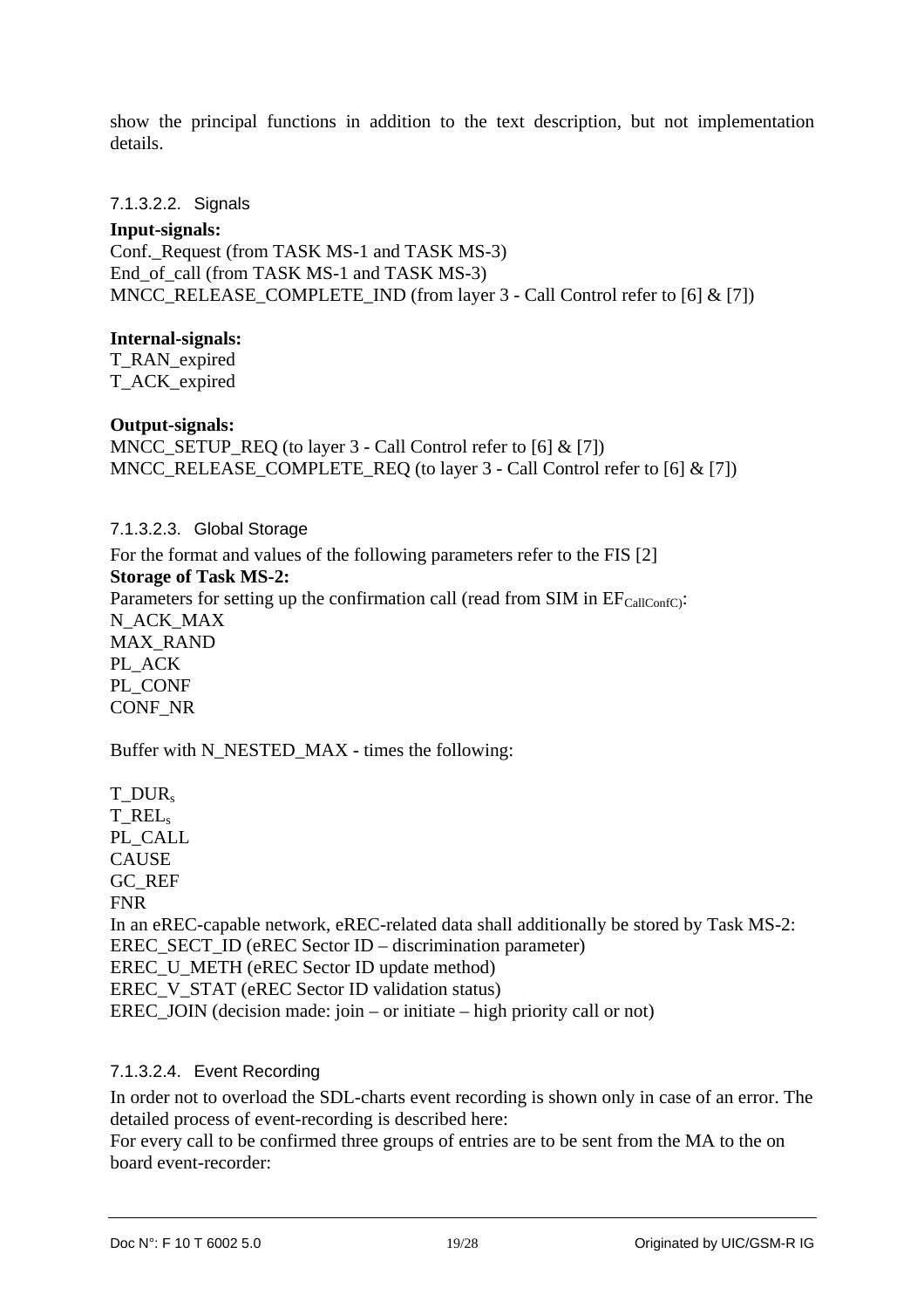- (Entry #1) Immediately after reception of the signal 'Confirmation Request' the parameters of the incoming call PL\_CALL and GC\_REF plus the active value of the functional number of the mobile station (FNR)
- (Entry #2) Immediately after reception of the signal 'End of call' the measured duration of the call (value of T\_DUR) and the cause of call termination (value of CAUSE) In an eREC-capable network, Entry #2 shall additionally contain eREC-related data, whenever necessary: information related to eREC Sector ID (values of EREC\_SECT\_ID, EREC\_U\_METH and EREC\_V\_STAT)

and the decision made regarding joining – or initiating – high priority call or not (value of EREC\_JOIN)

(Entry #3) Finally after reception of the acknowledgement from the AC, or in case of errors where mentioned in the SDL-chart the résumé is stored

Provisions to link the three entries unambiguously have to be taken.

For the **format of entries #1-3** refer to the related FIS [2].

The **active functional number** is that functional number which is selected for 'presentation of functional numbers' (refer also to FFFS for Presentation of Functional Numbers [3] ).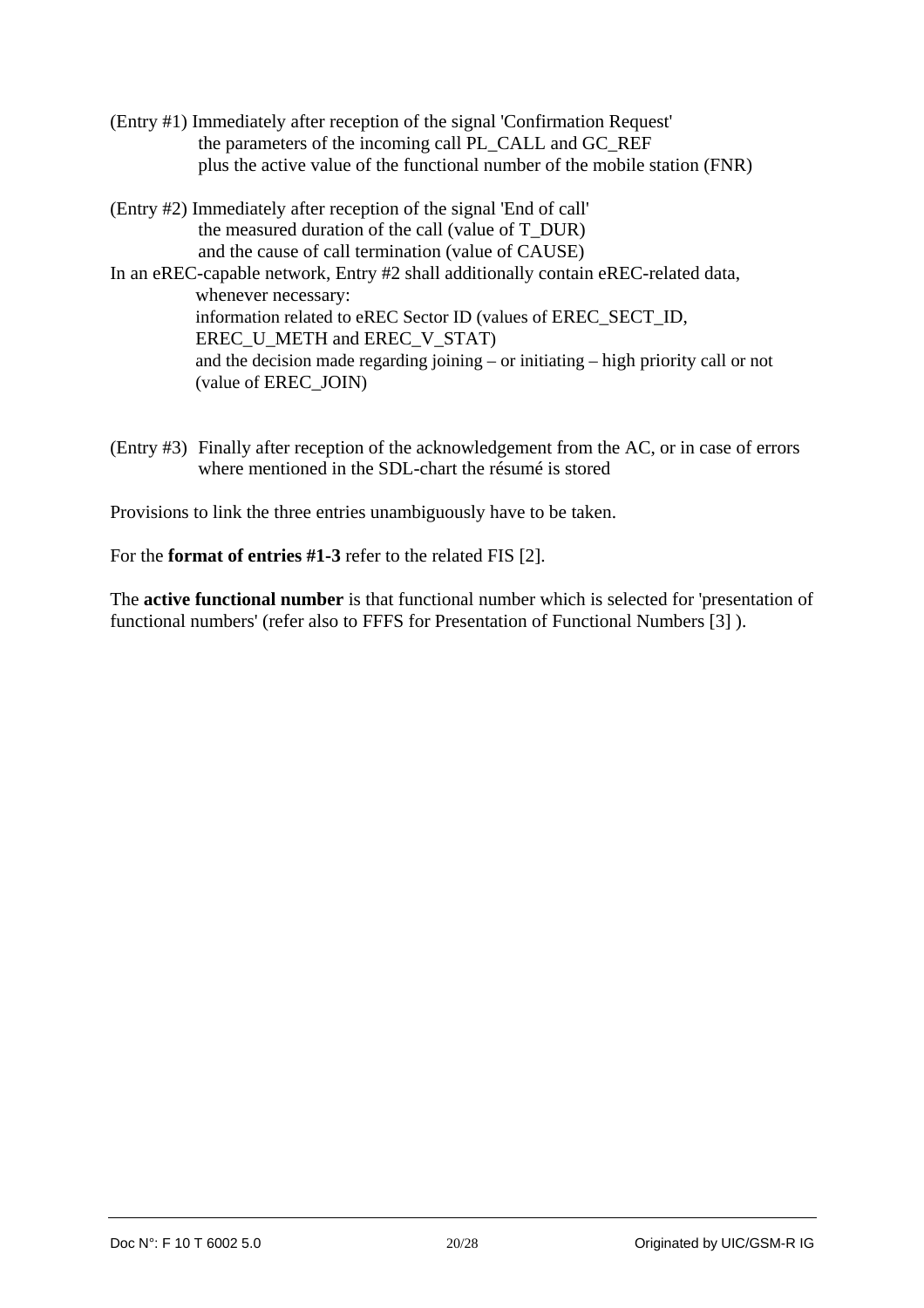#### 7.1.3.2.5. SDL Charts

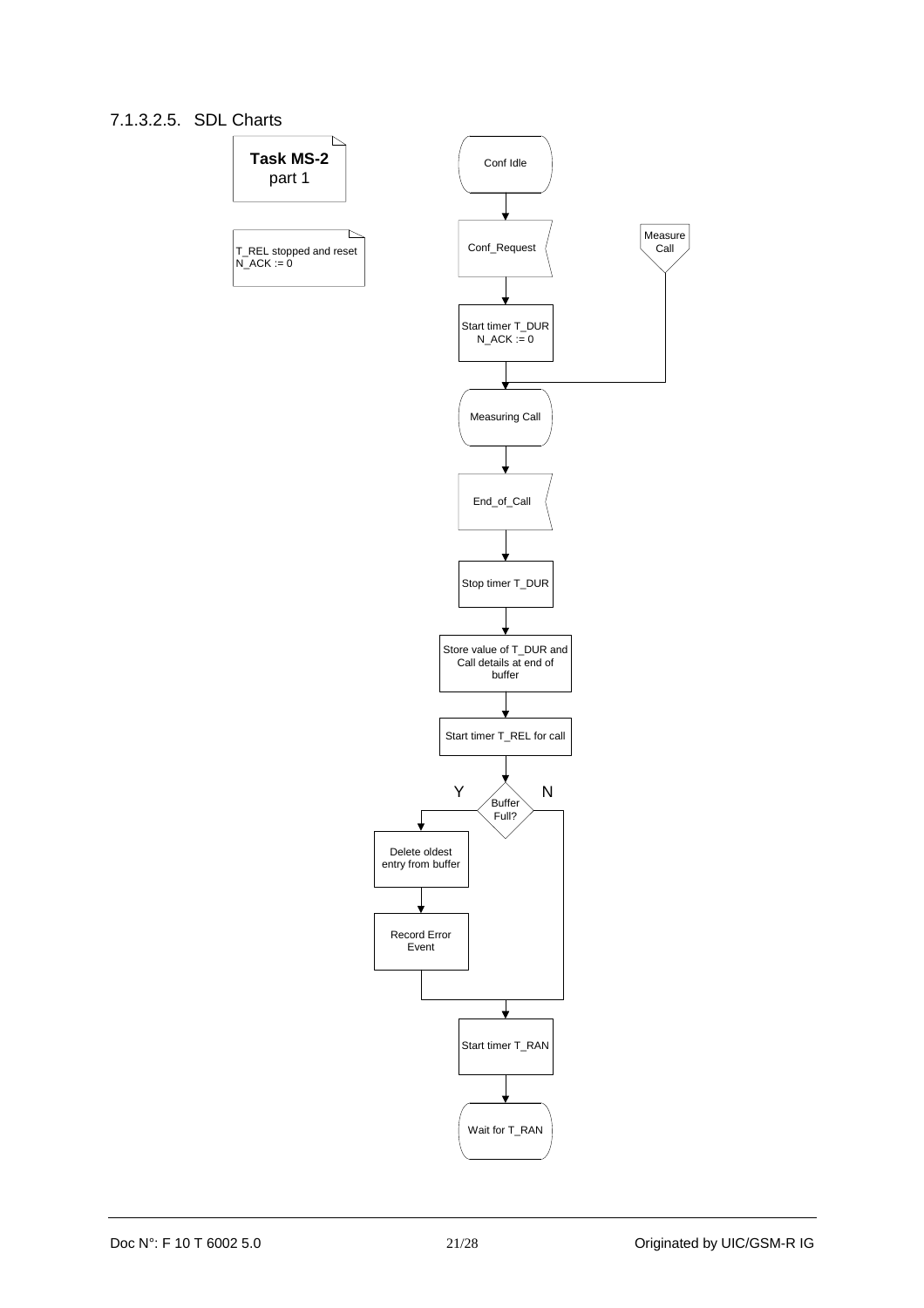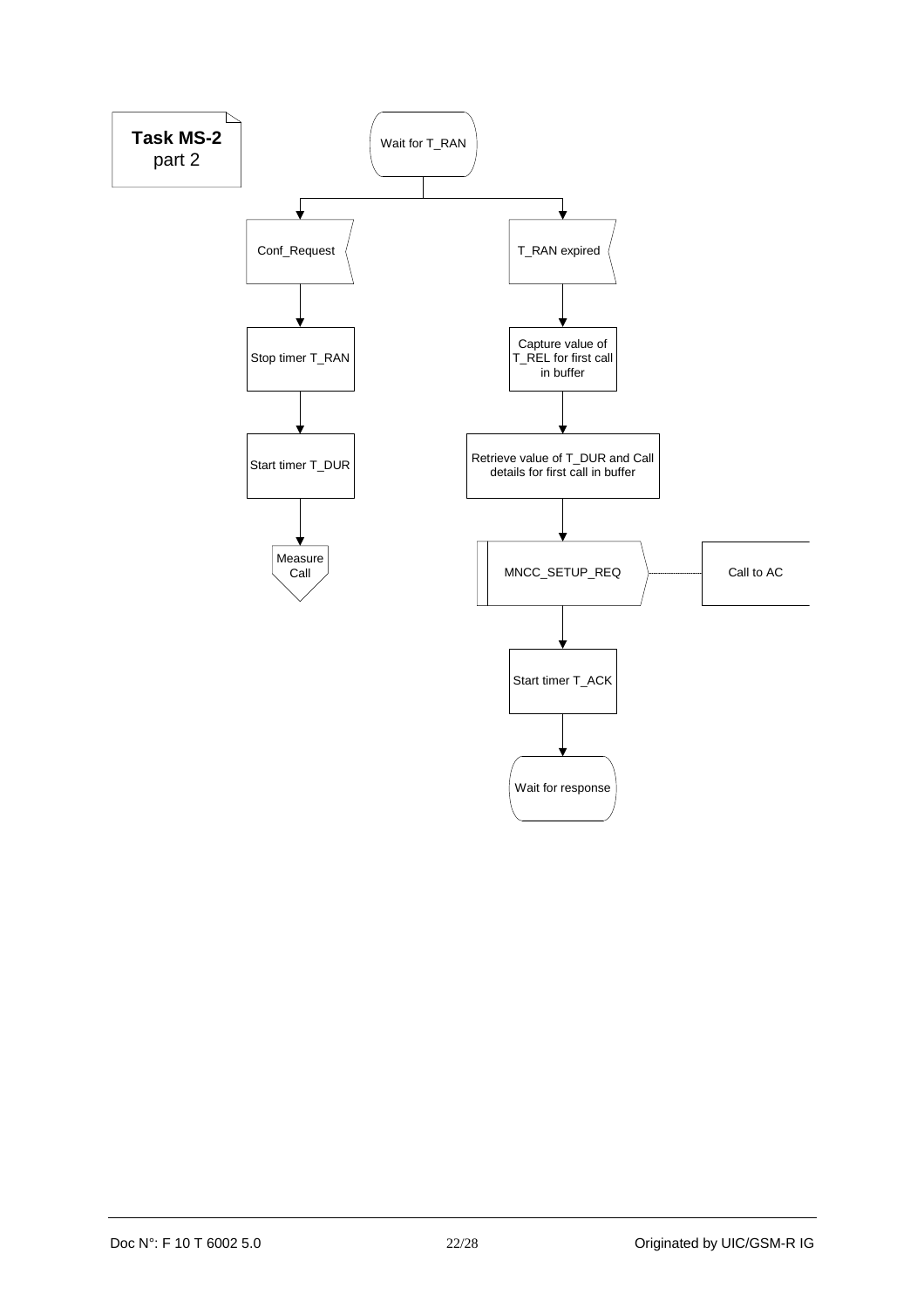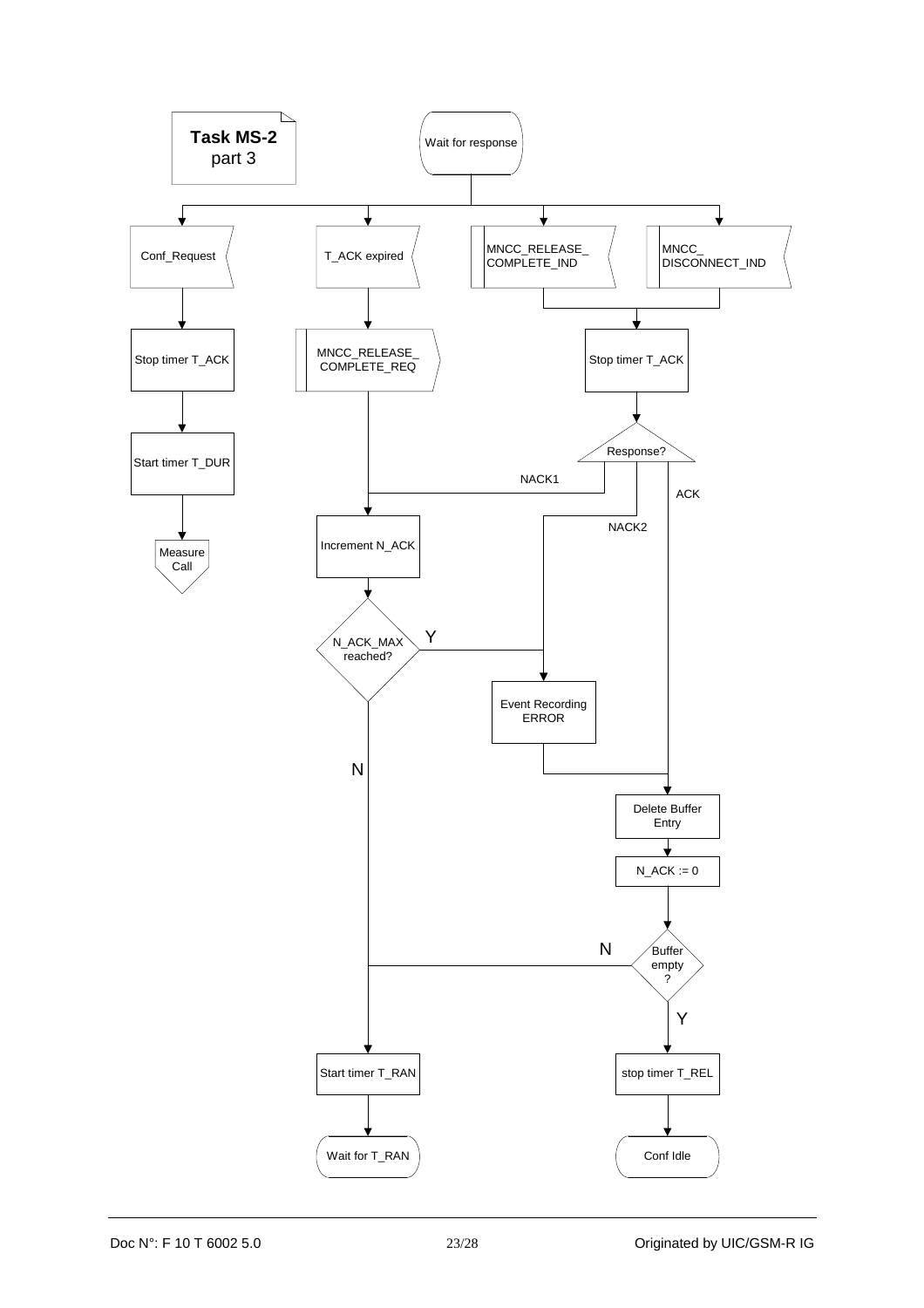#### *7.1.3.3. TASK MS-3*

#### 7.1.3.3.1. Function

Purpose is to ensure that multiple acknowledgements are not made for the repeated notifications which will be received for an eREC which is not joined because the sector ID does not match. Not shown in the SDL, but required, is the potential ability to handle notifications for multiple simultaneous eRECs. An instance of this task would be needed for each received eREC (with discrete Group Call References).

7.1.3.3.2. Signals Input-signals: **Ignore\_Call** from TASK MS-1

(internal signals are not mentioned here)

Output-signals (to TASK MS-2): Conf.\_Request = Confirmation request  $End_{of_{cal}} = Capture$  call details

7.1.3.3.3. Global Storage None

7.1.3.3.4. SDL Chart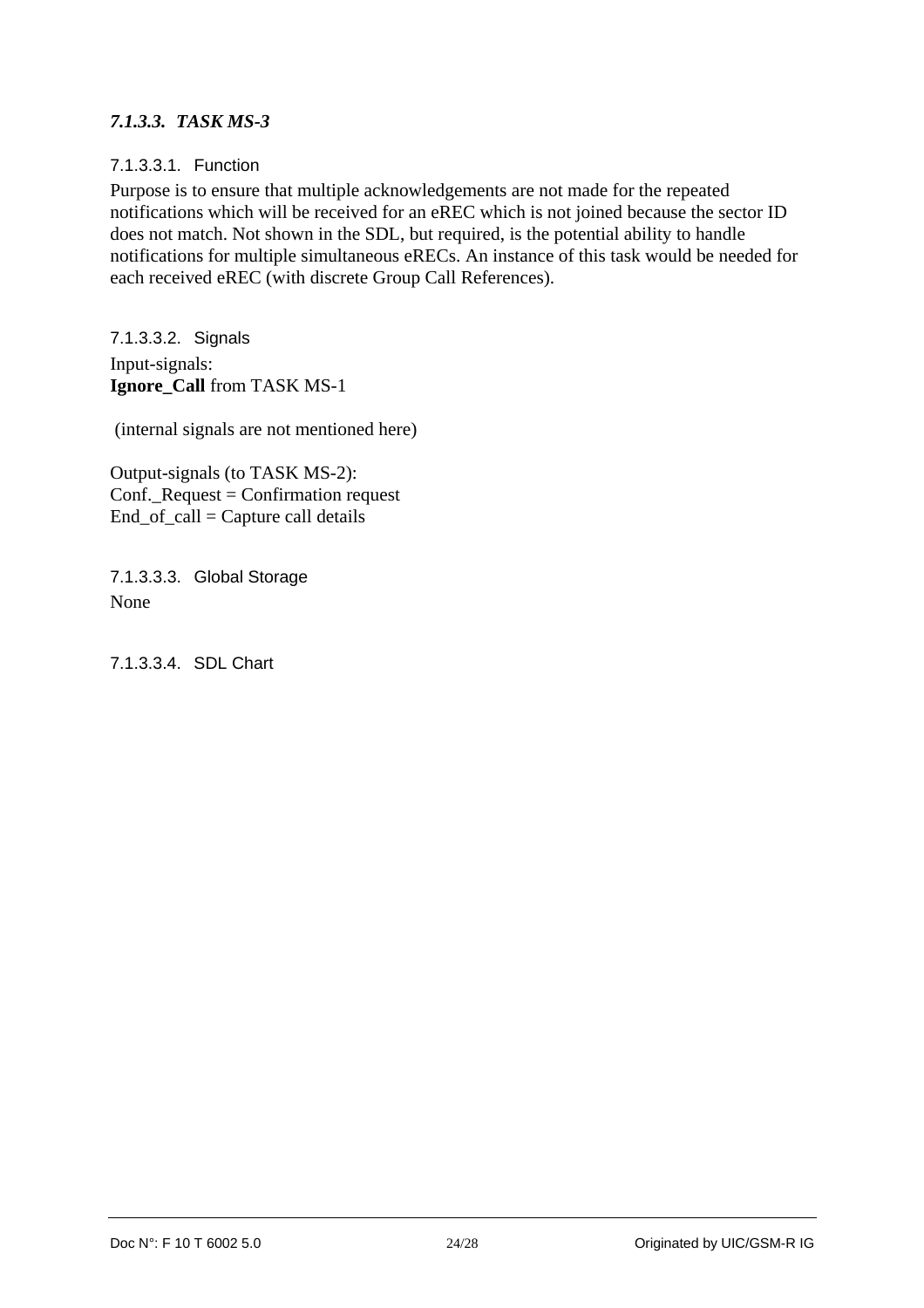![](_page_24_Figure_0.jpeg)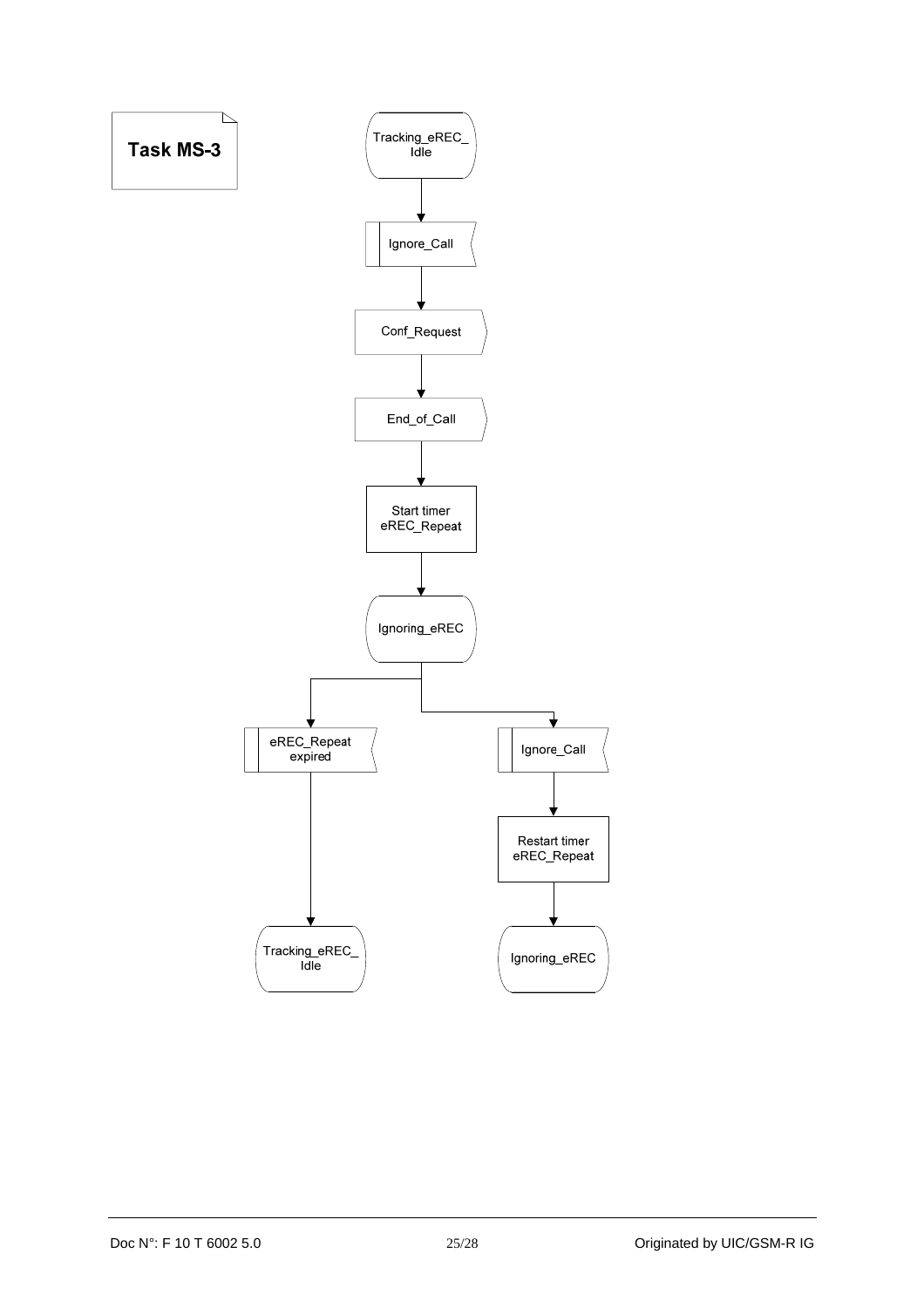## *7.2. Acknowledgement Centre Application*

#### **7.2.1. ISDN Access**

For example a simple PABX can serve as fixed network termination (type NT2).

![](_page_25_Figure_3.jpeg)

Fixed Network Termination

#### **Figure 4 Acknowledgement Centre connected with Fixed Network User Termination**

#### **7.2.2. Procedures**

The application has to handle the incoming confirmation calls. It shall be designed to clear the calls at the earliest possible time (e.g. answer the call with a RELEASE\_COMPLETE Message according to ETS 300 403-1 [5]).

The user information for acknowledgement is inserted into the call clearing message by the application.

The user-to-user information of any incoming confirmation call shall be examined to determine if it is a confirmation message. If it is not then it shall be ignored and terminated. Absolute time stamps are determined and recorded afterwards by the Acknowledgement Centre. The variation in call set-up times leads to an inaccuracy in the calculation of absolute time stamps.

## **7.2.3. Functional Description Using SDL Charts**

## *7.2.3.1. TASK AC-1*

#### 7.2.3.1.1. Function

Accepting and answering confirmation calls, triggering the recording of the received data.

In case of successful storage, "ACK" is sent back to the confirming mobile; in case of unsuccessful outcome either "NACK1" or "NACK2" is sent back. The latter to indicate that no repetition is allowed. Means for indication of error-states are not described here but shall be foreseen according to the respective network maintenance concept.

#### 7.2.3.1.2. Signals

**Output signal:** Record Conf. (to TASK AC-2) **Input signals:** Recorded OK, Record ERR, Record Fatal Err (from task AC-2) All other signals as in ISDN protocol-stack, not mentioned here.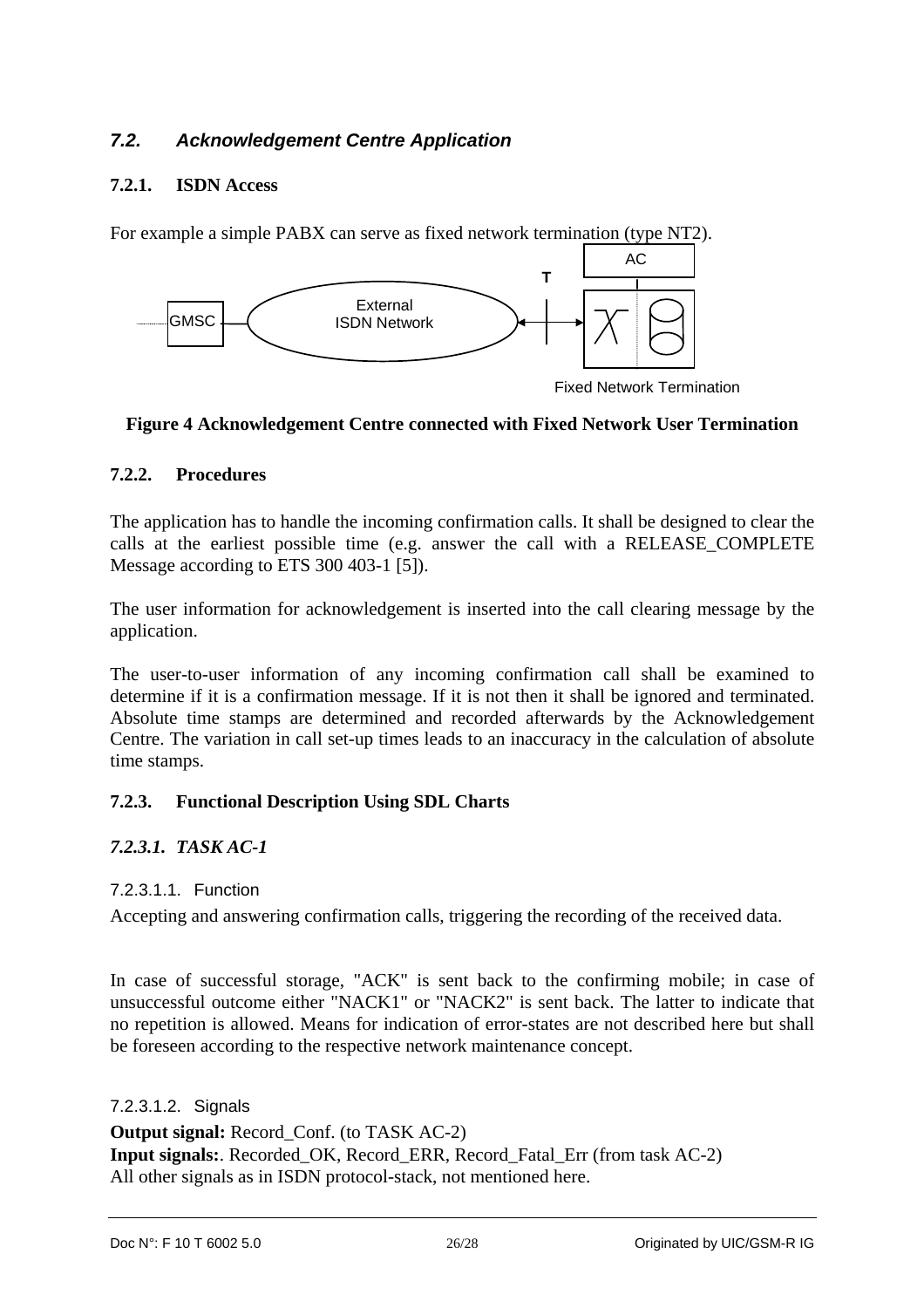![](_page_26_Figure_0.jpeg)